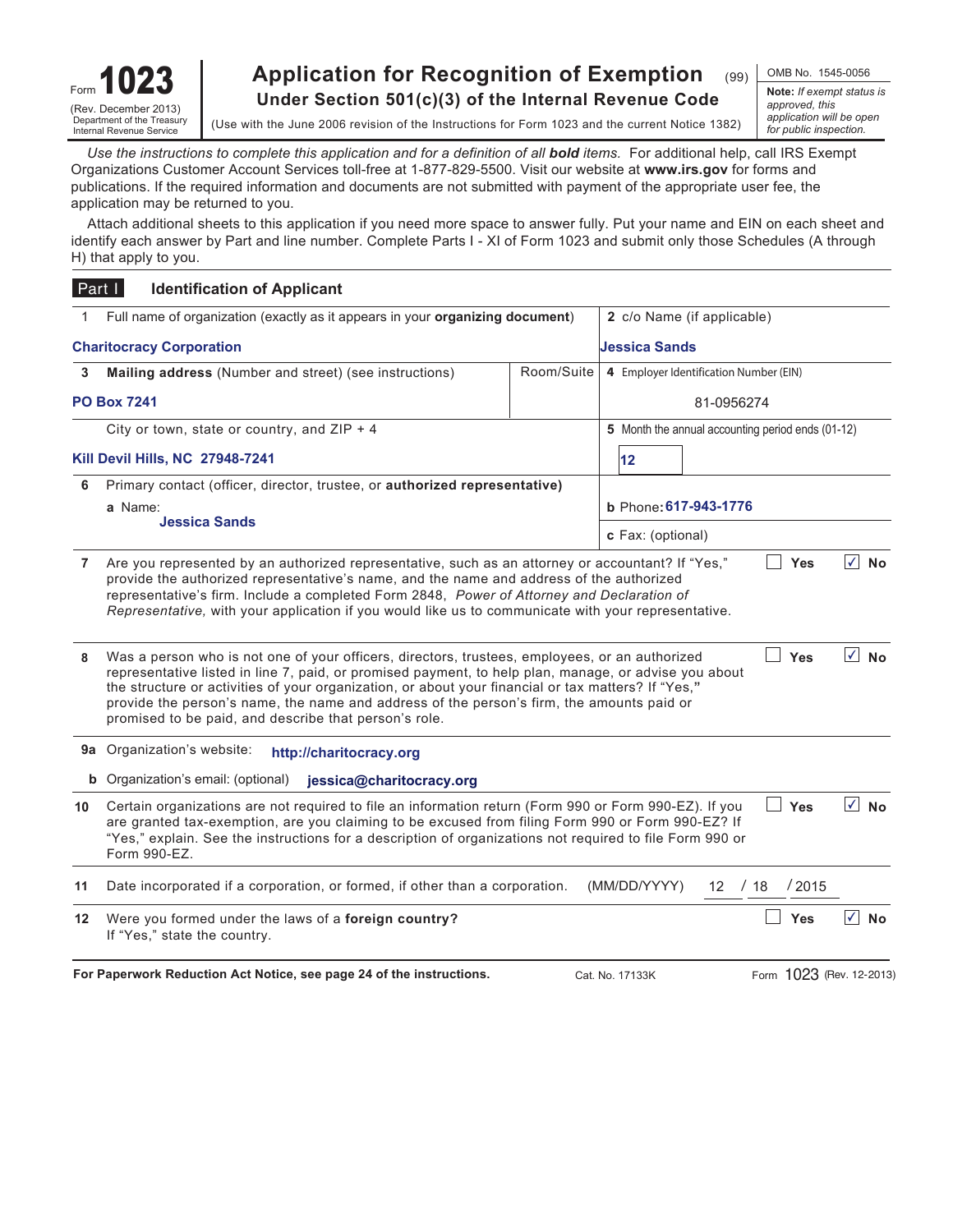|              |          | Form 1023 (Rev. 12-2013) Name: Charitocracy Corporation                                                                                                                                                                                                                                                                                                                                                                                                                                                                                                                                                                                                                                                                                            | EIN:   | 81-0956274 |                |            |                      | Page 2    |
|--------------|----------|----------------------------------------------------------------------------------------------------------------------------------------------------------------------------------------------------------------------------------------------------------------------------------------------------------------------------------------------------------------------------------------------------------------------------------------------------------------------------------------------------------------------------------------------------------------------------------------------------------------------------------------------------------------------------------------------------------------------------------------------------|--------|------------|----------------|------------|----------------------|-----------|
|              | Part II  | <b>Organizational Structure</b>                                                                                                                                                                                                                                                                                                                                                                                                                                                                                                                                                                                                                                                                                                                    |        |            |                |            |                      |           |
|              |          | You must be a corporation (including a limited liability corporation), an unincorporated association, or a trust to be tax exempt.<br>(See instructions). DO NOT file this form unless you can check "Yes" on lines 1, 2, 3, or 4.                                                                                                                                                                                                                                                                                                                                                                                                                                                                                                                 |        |            |                |            |                      |           |
| 1            |          | Are you a corporation? If "Yes," attach a copy of your articles of incorporation showing certification<br>of filing with the appropriate state agency. Include copies of any amendments to your articles and<br>be sure they also show state filing certification.                                                                                                                                                                                                                                                                                                                                                                                                                                                                                 |        |            | $\sqrt{ }$ Yes |            |                      | <b>No</b> |
| $\mathbf{2}$ |          | Are you a limited liability company (LLC)? If "Yes," attach a copy of your articles of organization showing<br>certification of filing with the appropriate state agency. Also, if you adopted an operating agreement, attach<br>a copy. Include copies of any amendments to your articles and be sure they show state filing certification.<br>Refer to the instructions for circumstances when an LLC should not file its own exemption application.                                                                                                                                                                                                                                                                                             |        |            | $\mathcal{L}$  | <b>Yes</b> | $\sqrt{2}$           | No        |
| 3            |          | Are you an unincorporated association? If "Yes," attach a copy of your articles of association,<br>constitution, or other similar organizing document that is dated and includes at least two signatures.<br>Include signed and dated copies of any amendments.                                                                                                                                                                                                                                                                                                                                                                                                                                                                                    |        |            | $\mathcal{L}$  | Yes        | $\sqrt{ }$ No        |           |
|              |          | 4a Are you a trust? If "Yes," attach a signed and dated copy of your trust agreement. Include signed<br>and dated copies of any amendments.                                                                                                                                                                                                                                                                                                                                                                                                                                                                                                                                                                                                        |        |            | $\mathcal{A}$  | Yes        | $\sqrt{ }$ No        |           |
|              |          | <b>b</b> Have you been funded? If "No," explain how you are formed without anything of value placed in trust.                                                                                                                                                                                                                                                                                                                                                                                                                                                                                                                                                                                                                                      |        |            |                | <b>Yes</b> |                      | No        |
| 5            |          | Have you adopted bylaws? If "Yes," attach a current copy showing date of adoption. If "No," explain<br>how your officers, directors, or trustees are selected.                                                                                                                                                                                                                                                                                                                                                                                                                                                                                                                                                                                     |        |            | $\sqrt{}$      | Yes        |                      | No        |
|              | Part III | <b>Required Provisions in Your Organizing Document</b>                                                                                                                                                                                                                                                                                                                                                                                                                                                                                                                                                                                                                                                                                             |        |            |                |            |                      |           |
|              |          | religious, educational, and/or scientific purposes. Check the box to confirm that your organizing document<br>meets this requirement. Describe specifically where your organizing document meets this requirement, such as<br>a reference to a particular article or section in your organizing document. Refer to the instructions for exempt<br>purpose language. Location of Purpose Clause (Page, Article, and Paragraph):                                                                                                                                                                                                                                                                                                                     | page 4 |            |                |            |                      |           |
|              |          | 2a Section 501(c)(3) requires that upon dissolution of your organization, your remaining assets must be used exclusively<br>for exempt purposes, such as charitable, religious, educational, and/or scientific purposes. Check the box on line 2a to<br>confirm that your organizing document meets this requirement by express provision for the distribution of assets upon<br>dissolution. If you rely on state law for your dissolution provision, do not check the box on line 2a and go to line 2c.                                                                                                                                                                                                                                          |        |            |                |            | $\blacktriangledown$ |           |
|              |          | 2b If you checked the box on line 2a, specify the location of your dissolution clause (Page, Article, and Paragraph).<br>Do not complete line 2c if you checked box 2a.<br>page 5                                                                                                                                                                                                                                                                                                                                                                                                                                                                                                                                                                  |        |            |                |            |                      |           |
|              |          | 2c See the instructions for information about the operation of state law in your particular state. Check this box if<br>you rely on operation of state law for your dissolution provision and indicate the state:                                                                                                                                                                                                                                                                                                                                                                                                                                                                                                                                  |        |            |                |            |                      |           |
|              |          | <b>Part IV Narrative Description of Your Activities</b>                                                                                                                                                                                                                                                                                                                                                                                                                                                                                                                                                                                                                                                                                            |        |            |                |            |                      |           |
|              |          | Using an attachment, describe your past, present, and planned activities in a narrative. If you believe that you have already provided some of<br>this information in response to other parts of this application, you may summarize that information here and refer to the specific parts of the<br>application for supporting details. You may also attach representative copies of newsletters, brochures, or similar documents for supporting<br>details to this narrative. Remember that if this application is approved, it will be open for public inspection. Therefore, your narrative<br>description of activities should be thorough and accurate. Refer to the instructions for information that must be included in your description. |        |            |                |            |                      |           |
|              |          |                                                                                                                                                                                                                                                                                                                                                                                                                                                                                                                                                                                                                                                                                                                                                    |        |            |                |            |                      |           |
|              | Part V   | Compensation and Other Financial Arrangements With Your Officers, Directors, Trustees,<br><b>Employees, and Independent Contractors</b>                                                                                                                                                                                                                                                                                                                                                                                                                                                                                                                                                                                                            |        |            |                |            |                      |           |

| Name                    | Title                           | Mailing address                 | Compensation amount<br>(annual actual or estimated) |
|-------------------------|---------------------------------|---------------------------------|-----------------------------------------------------|
| <b>Jessica Sands</b>    | <b>CEO &amp; President</b>      | <b>PO Box 7241</b>              | annual est. \$95,000                                |
|                         |                                 | Kill Devil Hills, NC 27948-7241 |                                                     |
| <b>Benjamin Lipchak</b> | <b>CTO &amp; Vice President</b> | <b>PO Box 7241</b>              | annual est. \$93,000                                |
|                         |                                 | Kill Devil Hills, NC 27948-7241 |                                                     |
|                         |                                 |                                 |                                                     |
|                         |                                 |                                 |                                                     |
|                         |                                 |                                 |                                                     |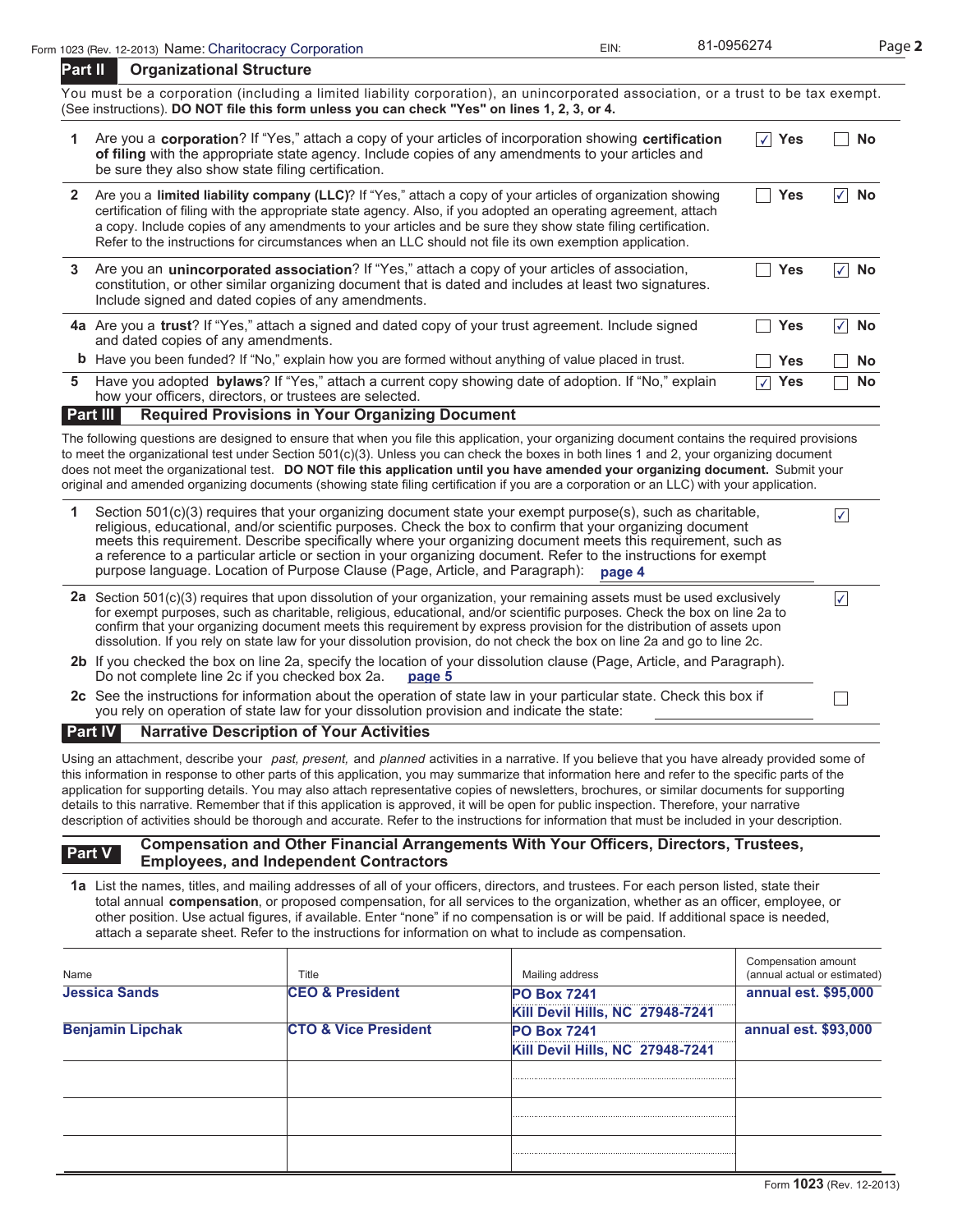| b                                               |                                                                                                  | List the names, titles, and mailing addresses of each of your five highest compensated employees who receive or will<br>receive compensation of more than \$50,000 per year. Use the actual figure, if available. Refer to the instructions for<br>information on what to include as compensation. Do not include officers, directors, or trustees listed in line 1a.                                                                             |                                                     |                             |
|-------------------------------------------------|--------------------------------------------------------------------------------------------------|---------------------------------------------------------------------------------------------------------------------------------------------------------------------------------------------------------------------------------------------------------------------------------------------------------------------------------------------------------------------------------------------------------------------------------------------------|-----------------------------------------------------|-----------------------------|
| Name                                            | Title                                                                                            | Mailing address                                                                                                                                                                                                                                                                                                                                                                                                                                   | Compensation amount<br>(annual actual or estimated) |                             |
|                                                 |                                                                                                  |                                                                                                                                                                                                                                                                                                                                                                                                                                                   |                                                     |                             |
|                                                 |                                                                                                  |                                                                                                                                                                                                                                                                                                                                                                                                                                                   |                                                     |                             |
|                                                 |                                                                                                  |                                                                                                                                                                                                                                                                                                                                                                                                                                                   |                                                     |                             |
|                                                 |                                                                                                  |                                                                                                                                                                                                                                                                                                                                                                                                                                                   |                                                     |                             |
|                                                 |                                                                                                  |                                                                                                                                                                                                                                                                                                                                                                                                                                                   |                                                     |                             |
| information on what to include as compensation. |                                                                                                  | List the names, names of businesses, and mailing addresses of your five highest compensated independent contractors that<br>receive or will receive compensation of more than \$50,000 per year. Use the actual figure, if available. Refer to the instructions for                                                                                                                                                                               |                                                     |                             |
| Name                                            | Title                                                                                            | Mailing address                                                                                                                                                                                                                                                                                                                                                                                                                                   | Compensation amount<br>(annual actual or estimated) |                             |
|                                                 |                                                                                                  |                                                                                                                                                                                                                                                                                                                                                                                                                                                   |                                                     |                             |
|                                                 |                                                                                                  |                                                                                                                                                                                                                                                                                                                                                                                                                                                   |                                                     |                             |
|                                                 |                                                                                                  |                                                                                                                                                                                                                                                                                                                                                                                                                                                   |                                                     |                             |
|                                                 |                                                                                                  |                                                                                                                                                                                                                                                                                                                                                                                                                                                   |                                                     |                             |
|                                                 |                                                                                                  |                                                                                                                                                                                                                                                                                                                                                                                                                                                   |                                                     |                             |
|                                                 |                                                                                                  | The following "Yes" or "No" questions relate to past, present, or planned relationships, transactions, or agreements with your officers, directors,<br>trustees, highest compensated employees, and highest compensated independent contractors listed in lines 1a, 1b, and 1c.                                                                                                                                                                   |                                                     |                             |
|                                                 | If "Yes," identify the individuals and explain the relationship.                                 | 2a Are any of your officers, directors, or trustees related to each other through family or business relationships?                                                                                                                                                                                                                                                                                                                               | $\sqrt{ }$ Yes                                      | No                          |
|                                                 | relationship with each of your officers, directors, or trustees.                                 | b Do you have a business relationship with any of your officers, directors, or trustees other than through their<br>position as an officer, director, or trustee? If "Yes," identify the individuals and describe the business                                                                                                                                                                                                                    | Yes                                                 | $\sqrt{ }$ No               |
|                                                 | "Yes," identify the individuals and explain the relationship.                                    | c Are any of your officers, directors, or trustees related to your highest compensated employees or highest<br>compensated independent contractors listed on lines 1b or 1c through family or business relationships? If                                                                                                                                                                                                                          | $\perp$<br>Yes                                      | $\sqrt{ }$ No               |
| hours worked, and duties.                       |                                                                                                  | 3a For each of your officers, directors, trustees, highest compensated employees, and highest compensated<br>independent contractors listed on lines 1a, 1b, or 1c, attach a list showing their name, qualifications, average                                                                                                                                                                                                                     |                                                     |                             |
| arrangement.                                    |                                                                                                  | <b>b</b> Do any of your officers, directors, trustees, highest compensated employees, and highest compensated<br>independent contractors listed on lines 1a, 1b, or 1c receive compensation from any other organizations,<br>whether tax exempt or taxable, that are related to you through common control? If "Yes," identify the<br>individuals, explain the relationship between you and the other organization, and describe the compensation | Yes<br>$\blacksquare$                               | No<br>$\vert\!\vert\!\vert$ |
|                                                 |                                                                                                  | 4 In establishing the compensation for your officers, directors, trustees, highest compensated employees, and<br>highest compensated independent contractors listed on lines 1a, 1b, and 1c, the following practices are<br>recommended, although they are not required to obtain exemption. Answer "Yes" to all the practices you use.                                                                                                           |                                                     |                             |
|                                                 |                                                                                                  | a Do you or will the individuals that approve compensation arrangements follow a conflict of interest policy?                                                                                                                                                                                                                                                                                                                                     | $\vert\downarrow\vert$<br>Yes                       | No                          |
|                                                 | <b>b</b> Do you or will you approve compensation arrangements in advance of paying compensation? | c Do you or will you document in writing the date and terms of approved compensation arrangements?                                                                                                                                                                                                                                                                                                                                                | $\sqrt{}$ Yes<br>$\sqrt{}$ Yes                      | No<br>No                    |

Form 1023 (Rev. 12-2013) Name: Charitocracy Corporation **EXACTER EIN:** B1-0956274 Page 3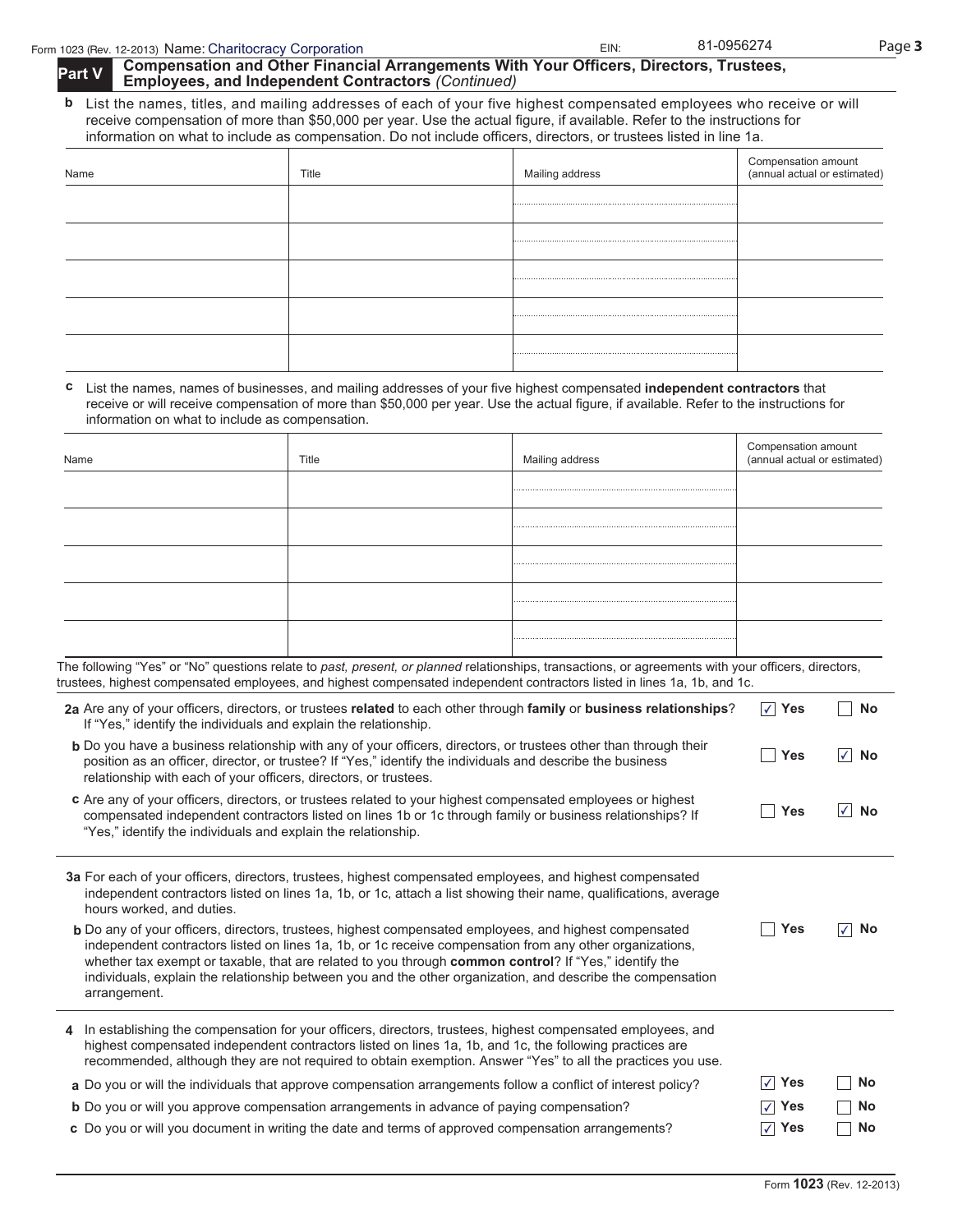|         | Form 1023 (Rev. 12-2013) Name: Charitocracy Corporation                                                                                                                                                                                                                                                                                                                                                                                                                                                                                                                                                                                                                                                                                                                                         | EIN: | 81-0956274 |                | Page 4        |
|---------|-------------------------------------------------------------------------------------------------------------------------------------------------------------------------------------------------------------------------------------------------------------------------------------------------------------------------------------------------------------------------------------------------------------------------------------------------------------------------------------------------------------------------------------------------------------------------------------------------------------------------------------------------------------------------------------------------------------------------------------------------------------------------------------------------|------|------------|----------------|---------------|
| Part V  | Compensation and Other Financial Arrangements With Your Officers, Directors, Trustees, Employees,<br>and Independent Contractors (Continued)                                                                                                                                                                                                                                                                                                                                                                                                                                                                                                                                                                                                                                                    |      |            |                |               |
|         | d Do you or will you record in writing the decision made by each individual who decided or voted on<br>compensation arrangements?                                                                                                                                                                                                                                                                                                                                                                                                                                                                                                                                                                                                                                                               |      |            | $\sqrt{ }$ Yes | No            |
|         | e Do you or will you approve compensation arrangements based on information about compensation paid by<br>similarly situated taxable or tax-exempt organizations for similar services, current compensation surveys<br>compiled by independent firms, or actual written offers from similarly situated organizations? Refer to the<br>instructions for Part V, lines 1a, 1b, and 1c, for information on what to include as compensation.                                                                                                                                                                                                                                                                                                                                                        |      |            | $\sqrt{ }$ Yes | No            |
| source? | f Do you or will you record in writing both the information on which you relied to base your decision and its                                                                                                                                                                                                                                                                                                                                                                                                                                                                                                                                                                                                                                                                                   |      |            | $\sqrt{ }$ Yes | <b>No</b>     |
|         | 9 If you answered "No" to any item on lines 4a through 4f, describe how you set compensation that is reasonable<br>for your officers, directors, trustees, highest compensated employees, and highest compensated independent<br>contractors listed in Part V, lines 1a, 1b, and 1c.                                                                                                                                                                                                                                                                                                                                                                                                                                                                                                            |      |            |                |               |
|         | 5a Have you adopted a conflict of interest policy consistent with the sample conflict of interest policy in<br>Appendix A to the instructions? If "Yes," provide a copy of the policy and explain how the policy has been<br>adopted, such as by resolution of your governing board. If "No," answer lines 5b and 5c.                                                                                                                                                                                                                                                                                                                                                                                                                                                                           |      |            | $\sqrt{ }$ Yes | No            |
|         | <b>b</b> What procedures will you follow to assure that persons who have a conflict of interest will not have influence<br>over you for setting their own compensation?                                                                                                                                                                                                                                                                                                                                                                                                                                                                                                                                                                                                                         |      |            |                |               |
|         | c What procedures will you follow to assure that persons who have a conflict of interest will not have influence<br>over you regarding business deals with themselves?                                                                                                                                                                                                                                                                                                                                                                                                                                                                                                                                                                                                                          |      |            |                |               |
|         | Note: A conflict of interest policy is recommended though it is not required to obtain exemption. Hospitals, see<br>Schedule C, Section I, line 14.                                                                                                                                                                                                                                                                                                                                                                                                                                                                                                                                                                                                                                             |      |            |                |               |
|         | 6a Do you or will you compensate any of your officers, directors, trustees, highest compensated employees, and<br>highest compensated independent contractors listed in lines 1a, 1b, or 1c through non-fixed payments, such<br>as discretionary bonuses or revenue-based payments? If "Yes," describe all non-fixed compensation<br>arrangements, including how the amounts are determined, who is eligible for such arrangements, whether you<br>place a limitation on total compensation, and how you determine or will determine that you pay no more than<br>reasonable compensation for services. Refer to the instructions for Part V, lines 1a, 1b, and 1c, for information<br>on what to include as compensation.                                                                      |      |            | $\Box$ Yes     | $\sqrt{ }$ No |
|         | b Do you or will you compensate any of your employees, other than your officers, directors, trustees, or your five<br>highest compensated employees who receive or will receive compensation of more than \$50,000 per year,<br>through non-fixed payments, such as discretionary bonuses or revenue-based payments? If "Yes," describe all<br>non-fixed compensation arrangements, including how the amounts are or will be determined, who is or will be<br>eligible for such arrangements, whether you place or will place a limitation on total compensation, and how you<br>determine or will determine that you pay no more than reasonable compensation for services. Refer to the<br>instructions for Part V, lines 1a, 1b, and 1c, for information on what to include as compensation. |      |            | <b>Yes</b>     | $\sqrt{ }$ No |
|         | 7a Do you or will you purchase any goods, services, or assets from any of your officers, directors, trustees, highest<br>compensated employees, or highest compensated independent contractors listed in lines 1a, 1b, or 1c? If<br>"Yes," describe any such purchase that you made or intend to make, from whom you make or will make such<br>purchases, how the terms are or will be negotiated at arm's length, and explain how you determine or will<br>determine that you pay no more than fair market value. Attach copies of any written contracts or other<br>agreements relating to such purchases.                                                                                                                                                                                    |      |            | <b>Yes</b>     | $\sqrt{ }$ No |
|         | <b>b</b> Do you or will you sell any goods, services, or assets to any of your officers, directors, trustees, highest<br>compensated employees, or highest compensated independent contractors listed in lines 1a, 1b, or 1c? If<br>"Yes," describe any such sales that you made or intend to make, to whom you make or will make such sales,<br>how the terms are or will be negotiated at arm's length, and explain how you determine or will determine you<br>are or will be paid at least fair market value. Attach copies of any written contracts or other agreements relating<br>to such sales.                                                                                                                                                                                          |      |            | $\Box$ Yes     | $\sqrt{ }$ No |
|         | 8a Do you or will you have any leases, contracts, loans, or other agreements with your officers, directors, trustees,<br>highest compensated employees, or highest compensated independent contractors listed in lines 1a, 1b, or<br>1c? If "Yes," provide the information requested in lines 8b through 8f.                                                                                                                                                                                                                                                                                                                                                                                                                                                                                    |      |            | Yes            | $\sqrt{ }$ No |
|         | <b>b</b> Describe any written or oral arrangements that you made or intend to make.                                                                                                                                                                                                                                                                                                                                                                                                                                                                                                                                                                                                                                                                                                             |      |            |                |               |
|         | c Identify with whom you have or will have such arrangements.                                                                                                                                                                                                                                                                                                                                                                                                                                                                                                                                                                                                                                                                                                                                   |      |            |                |               |
|         | d Explain how the terms are or will be negotiated at arm's length.                                                                                                                                                                                                                                                                                                                                                                                                                                                                                                                                                                                                                                                                                                                              |      |            |                |               |
|         | e Explain how you determine you pay no more than fair market value or you are paid at least fair market value.                                                                                                                                                                                                                                                                                                                                                                                                                                                                                                                                                                                                                                                                                  |      |            |                |               |
|         | f Attach copies of any signed leases, contracts, loans, or other agreements relating to such arrangements.                                                                                                                                                                                                                                                                                                                                                                                                                                                                                                                                                                                                                                                                                      |      |            |                |               |
|         | 9a Do you or will you have any leases, contracts, loans, or other agreements with any organization in which any of<br>your officers, directors, or trustees are also officers, directors, or trustees, or in which any individual officer,<br>director, or trustee owns more than a 35% interest? If "Yes," provide the information requested in lines 9b<br>through 9f.                                                                                                                                                                                                                                                                                                                                                                                                                        |      |            | Yes<br>$\Box$  | $\sqrt{ }$ No |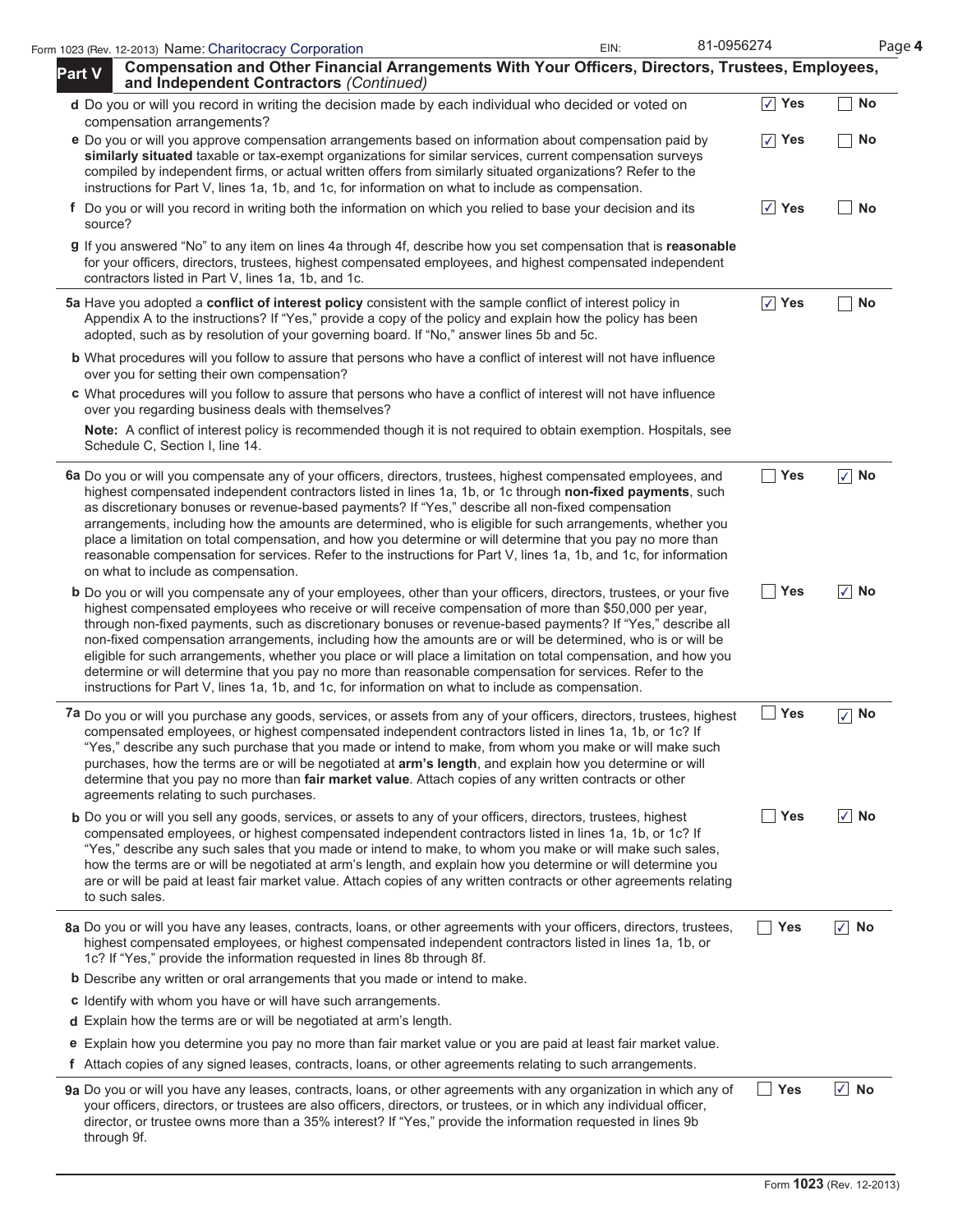|                | Form 1023 (Rev. 12-2013) Name: Charitocracy Corporation                                                                                                                                                                                                                                                                                                                                                                                                                                                                                                                                               | EIN: | 81-0956274     | Page 5                     |
|----------------|-------------------------------------------------------------------------------------------------------------------------------------------------------------------------------------------------------------------------------------------------------------------------------------------------------------------------------------------------------------------------------------------------------------------------------------------------------------------------------------------------------------------------------------------------------------------------------------------------------|------|----------------|----------------------------|
| Part V         | Compensation and Other Financial Arrangements With Your Officers, Directors, Trustees, Employees,<br>and Independent Contractors (Continued)                                                                                                                                                                                                                                                                                                                                                                                                                                                          |      |                |                            |
|                | <b>b</b> Describe any written or oral arrangements that you made or intend to make.                                                                                                                                                                                                                                                                                                                                                                                                                                                                                                                   |      |                |                            |
|                | c Identify with whom you have or will have such arrangements.                                                                                                                                                                                                                                                                                                                                                                                                                                                                                                                                         |      |                |                            |
|                | d Explain how the terms are or will be negotiated at arm's length.                                                                                                                                                                                                                                                                                                                                                                                                                                                                                                                                    |      |                |                            |
|                | e Explain how you determine or will determine you pay no more than fair market value or that you are paid at<br>least fair market value.                                                                                                                                                                                                                                                                                                                                                                                                                                                              |      |                |                            |
|                | f Attach a copy of any signed leases, contracts, loans, or other agreements relating to such arrangements.                                                                                                                                                                                                                                                                                                                                                                                                                                                                                            |      |                |                            |
| <b>Part VI</b> | Your Members and Other Individuals and Organizations That receive Benefits From You                                                                                                                                                                                                                                                                                                                                                                                                                                                                                                                   |      |                |                            |
|                | The following "Yes" or "No" questions relate to goods, services, and funds you provide to individuals and organizations as part of your<br>activities. Your answers should pertain to past, present, and planned activities. (See instructions.)                                                                                                                                                                                                                                                                                                                                                      |      |                |                            |
|                | 1a In carrying out your exempt purposes, do you provide goods, services, or funds to individuals?<br>If "Yes," describe each program that provides goods, services, or funds to individuals.                                                                                                                                                                                                                                                                                                                                                                                                          |      | Yes            | $\sqrt{ }$ No              |
|                | b In carrying out your exempt purposes, do you provide goods, services, or funds to organizations?<br>If "Yes," describe each program that provides goods, services, or funds to organizations.                                                                                                                                                                                                                                                                                                                                                                                                       |      | $\sqrt{ }$ Yes | $\mathcal{L}$<br><b>No</b> |
|                | 2 Do any of your programs limit the provision of goods, services, or funds to a specific individual or group of<br>specific individuals? For example, answer "Yes," if goods, services, or funds are provided only for a particular<br>individual, your members, individuals who work for a particular employer, or graduates of a particular school. If<br>"Yes," explain the limitation and how recipients are selected for each program.                                                                                                                                                           |      | Yes            | $\sqrt{ }$ No              |
| 3              | Do any individuals who receive goods, services, or funds through your programs have a family or business<br>relationship with any officer, director, trustee, or with any of your highest compensated employees or highest<br>compensated independent contractors listed in Part V, lines 1a, 1b, and 1c? If "Yes," explain how these related<br>individuals are eligible for goods, services, or funds.                                                                                                                                                                                              |      | Yes            | $\sqrt{ }$ No              |
|                | <b>Part VII</b> Your History                                                                                                                                                                                                                                                                                                                                                                                                                                                                                                                                                                          |      |                |                            |
|                | The following "Yes" or "No" questions relate to your history. (See instructions.)                                                                                                                                                                                                                                                                                                                                                                                                                                                                                                                     |      |                |                            |
| 1.             | Are you a successor to another organization? Answer "Yes," if you have taken or will take over the activities of<br>another organization; you took over 25% or more of the fair market value of the net assets of another<br>organization; or you were established upon the conversion of an organization from for-profit to non-profit status.<br>If "Yes," complete Schedule G.                                                                                                                                                                                                                     |      | Yes            | $\sqrt{ }$ No              |
| $\mathbf{2}$   | Are you submitting this application more than 27 months after the end of the month in which you were legally<br>formed? If "Yes," complete Schedule E.                                                                                                                                                                                                                                                                                                                                                                                                                                                |      | Yes            | $\sqrt{ }$ No              |
| Part VIII      | <b>Your Specific Activities</b>                                                                                                                                                                                                                                                                                                                                                                                                                                                                                                                                                                       |      |                |                            |
|                | The following "Yes" or "No" questions relate to specific activities that you may conduct. Check the appropriate box. Your answers<br>should pertain to past, present, and planned activities. (See instructions.)                                                                                                                                                                                                                                                                                                                                                                                     |      |                |                            |
| 1              | Do you support or oppose candidates in political campaigns in any way? If "Yes," explain.                                                                                                                                                                                                                                                                                                                                                                                                                                                                                                             |      | $\Box$ Yes     | $\sqrt{ }$ No              |
|                | 2a Do you attempt to influence legislation? If "Yes," explain how you attempt to influence legislation and complete<br>line 2b. If "No," go to line 3a.                                                                                                                                                                                                                                                                                                                                                                                                                                               |      | Yes            | No<br>$\sqrt{ }$           |
|                | b Have you made or are you making an election to have your legislative activities measured by expenditures by<br>filing Form 5768? If "Yes," attach a copy of the Form 5768 that was already filed or attach a completed Form<br>5768 that you are filing with this application. If "No," describe whether your attempts to influence legislation are a<br>substantial part of your activities. Include the time and money spent on your attempts to influence legislation as<br>compared to your total activities.                                                                                   |      | <b>Yes</b>     | $\mathbf{I}$<br>No         |
|                | 3a Do you or will you operate bingo or gaming activities? If "Yes," describe who conducts them, and list all revenue<br>received or expected to be received and expenses paid or expected to be paid in operating these activities.<br>Revenue and expenses should be provided for the time periods specified in Part IX, Financial Data.                                                                                                                                                                                                                                                             |      | Yes            | $\sqrt{ }$ No              |
|                | b Do you or will you enter into contracts or other agreements with individuals or organizations to conduct bingo or<br>gaming for you? If "Yes," describe any written or oral arrangements that you made or intend to make, identify<br>with whom you have or will have such arrangements, explain how the terms are or will be negotiated at arm's<br>length, and explain how you determine or will determine you pay no more than fair market value or you will be<br>paid at least fair market value. Attach copies or any written contracts or other agreements relating to such<br>arrangements. |      | <b>Yes</b>     | $\sqrt{ }$ No              |
|                | c List the states and local jurisdictions, including Indian Reservations, in which you conduct or will conduct<br>gaming or bingo.                                                                                                                                                                                                                                                                                                                                                                                                                                                                    |      |                |                            |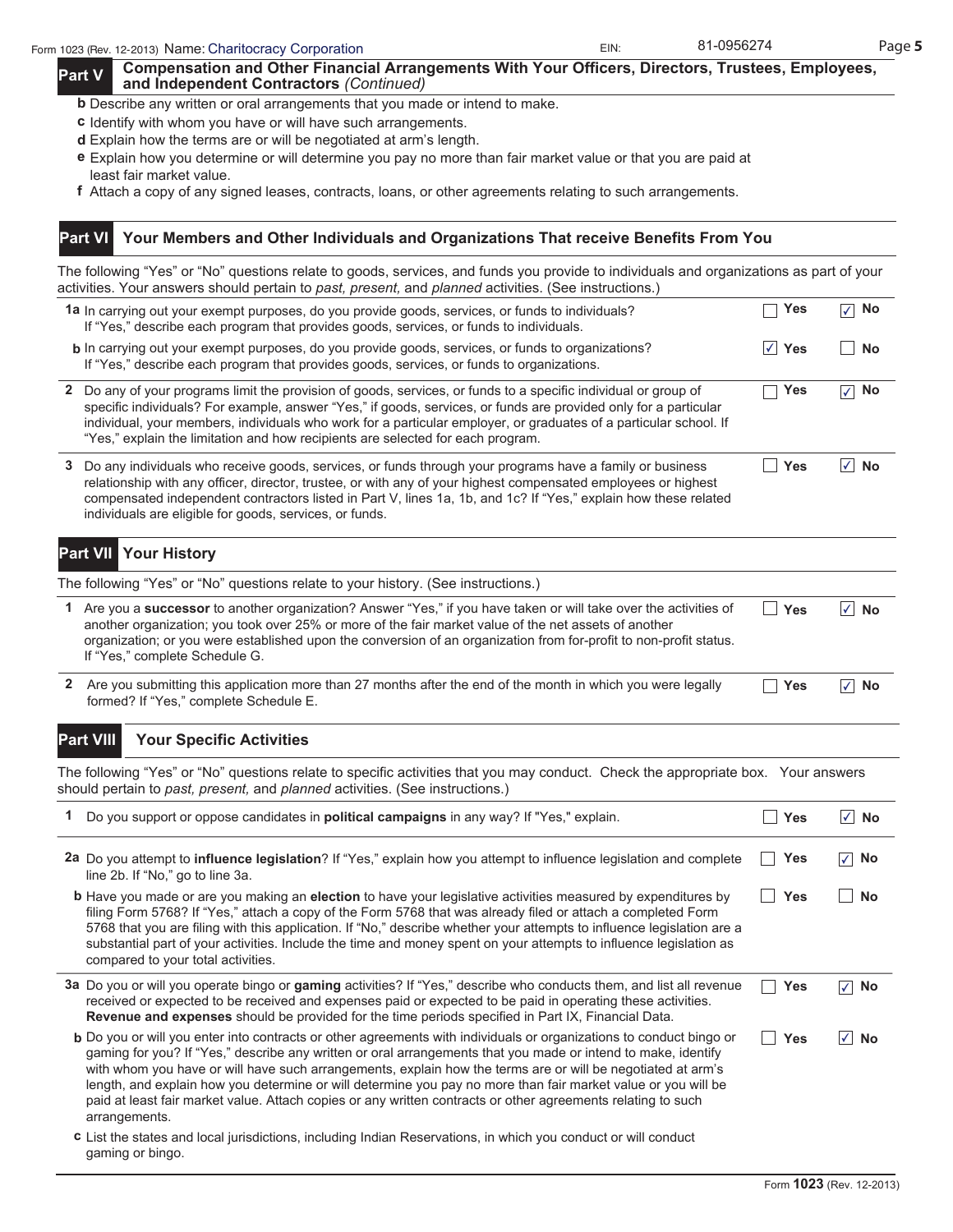| Form 1023 (Rev. 12-2013) Name: Charitocracy Corporation                                                                                                                                                                                                                                                                                                                                                                                                                                                      | EIN:                                                                                                                                                        | 81-0956274         | Page 6            |
|--------------------------------------------------------------------------------------------------------------------------------------------------------------------------------------------------------------------------------------------------------------------------------------------------------------------------------------------------------------------------------------------------------------------------------------------------------------------------------------------------------------|-------------------------------------------------------------------------------------------------------------------------------------------------------------|--------------------|-------------------|
| <b>Part VIII</b><br><b>Your Specific Activities (Continued)</b>                                                                                                                                                                                                                                                                                                                                                                                                                                              |                                                                                                                                                             |                    |                   |
| 4a Do you or will you undertake fundraising? If "Yes," check all the fundraising programs you do or will conduct.<br>(See instructions.)                                                                                                                                                                                                                                                                                                                                                                     |                                                                                                                                                             | $  \sqrt{ }  $ Yes | <b>No</b>         |
| mail solicitations<br>email solicitations<br>personal solicitations<br>vehicle, boat, plane, or similar donations<br>foundation grant solicitations                                                                                                                                                                                                                                                                                                                                                          | phone solicitations<br>accept donations on your website<br>receive donations from another organization's website<br>government grant solicitations<br>Other |                    |                   |
| Attach a description of each fundraising program.                                                                                                                                                                                                                                                                                                                                                                                                                                                            |                                                                                                                                                             |                    |                   |
| <b>b</b> Do you or will you have written or oral contracts with any individuals or organizations to raise funds for you? If<br>"Yes," describe these activities. Include all revenue and expenses from these activities and state who conducts<br>them. Revenue and expenses should be provided for the time periods specified in Part IX, Financial Data. Also,<br>attach a copy of any contracts or agreements.                                                                                            |                                                                                                                                                             | <b>Yes</b>         | √ No              |
| c Do you or will you engage in fundraising activities for other organizations? If "Yes," describe these<br>arrangements. Include a description of the organizations for which you raise funds and attach copies of all<br>contracts or agreements.                                                                                                                                                                                                                                                           |                                                                                                                                                             | $\sqrt{ }$ Yes     | <b>No</b>         |
| d List all states and local jurisdictions in which you conduct fundraising. For each state or local jurisdiction listed,<br>specify whether you fundraise for your own organization, you fundraise for another organization, or another<br>organization fundraises for you.                                                                                                                                                                                                                                  |                                                                                                                                                             |                    |                   |
| e Do you or will you maintain separate accounts for any contributor under which the contributor has the right to<br>advise on the use or distribution of funds? Answer "Yes" if the donor may provide advice on the types of<br>investments, distributions from the types of investments, or the distribution from the donor's contribution<br>account. If "Yes," describe this program, including the type of advice that may be provided and submit copies of<br>any written materials provided to donors. |                                                                                                                                                             | Yes                | $\sqrt{ }$ No     |
| 5 Are you affiliated with a governmental unit? If "Yes," explain.                                                                                                                                                                                                                                                                                                                                                                                                                                            |                                                                                                                                                             | Yes                | √ No              |
| 6a Do you or will you engage in economic development? If "Yes," describe your program.<br>b Describe in full who benefits from your economic development activities and how the activities promote<br>exempt purposes.                                                                                                                                                                                                                                                                                       |                                                                                                                                                             | <b>Yes</b>         | $\sqrt{ }$ No     |
| 7a Do or will persons other than your employees or volunteers develop your facilities? If "Yes," describe each<br>facility, the role of the developer, and any business or family relationship(s) between the developer and your<br>officers, directors, or trustees.                                                                                                                                                                                                                                        |                                                                                                                                                             | <b>Yes</b>         | $\sqrt{ }$ No     |
| b Do or will persons other than your employees or volunteers manage your activities or facilities? If "Yes,"<br>describe each activity and facility, the role of the manager, and any business or family relationship(s)<br>between the manager and your officers, directors, or trustees.                                                                                                                                                                                                                   |                                                                                                                                                             | Yes                | $\sqrt{ }$ No     |
| c If there is a business or family relationship between any manager or developer and your officers, directors, or<br>trustees, identify the individuals, explain the relationship, describe how contracts are negotiated at arm's<br>length so that you pay no more than fair market value, and submit a copy of any contracts or other<br>agreements.                                                                                                                                                       |                                                                                                                                                             |                    |                   |
| Do you or will you enter into joint ventures, including partnerships or limited liability companies treated as<br>partnerships, in which you share profits and losses with partners other than section 501(c)(3) organizations?<br>If "Yes," describe the activities of these joint ventures in which you participate.                                                                                                                                                                                       |                                                                                                                                                             | Yes<br>$\Box$      | $\sqrt{ }$ No     |
| 9a Are you applying for exemption as a childcare organization under section 501(k)? If "Yes," answer lines 9b<br>through 9d. If "No," go to line 10.                                                                                                                                                                                                                                                                                                                                                         |                                                                                                                                                             | $\Box$ Yes         | $\sqrt{ }$ No     |
| b Do you provide child care so that parents or caretakers of children you care for can be gainfully employed<br>(see instructions)? If "No," explain how you qualify as a childcare organization described in section 501(k).                                                                                                                                                                                                                                                                                |                                                                                                                                                             | Yes                | ∣ No              |
| c Of the children for whom you provide child care, are 85% or more of them cared for by you to enable their<br>parents or caretakers to be gainfully employed (see instructions)? If "No," explain how you qualify as a<br>childcare organization described in section 501(k).                                                                                                                                                                                                                               |                                                                                                                                                             | $\Box$<br>Yes      | $\blacksquare$ No |
| d Are your services available to the general public? If "No," describe the specific group of people for whom your<br>activities are available. Also, see the instructions and explain how you qualify as a childcare organization<br>described in section 501(k).                                                                                                                                                                                                                                            |                                                                                                                                                             | Yes                | ∏ No              |
| 10 Do you or will you publish, own, or have rights in music, literature, tapes, artworks, choreography, scientific<br>discoveries, or other intellectual property? If "Yes," explain. Describe who owns or will own any copyrights,<br>patents, or trademarks, whether fees are or will be charged, how the fees are determined, and how any items<br>are or will be produced, distributed, and marketed.                                                                                                    |                                                                                                                                                             | $\sqrt{ }$ Yes     | $\Box$ No         |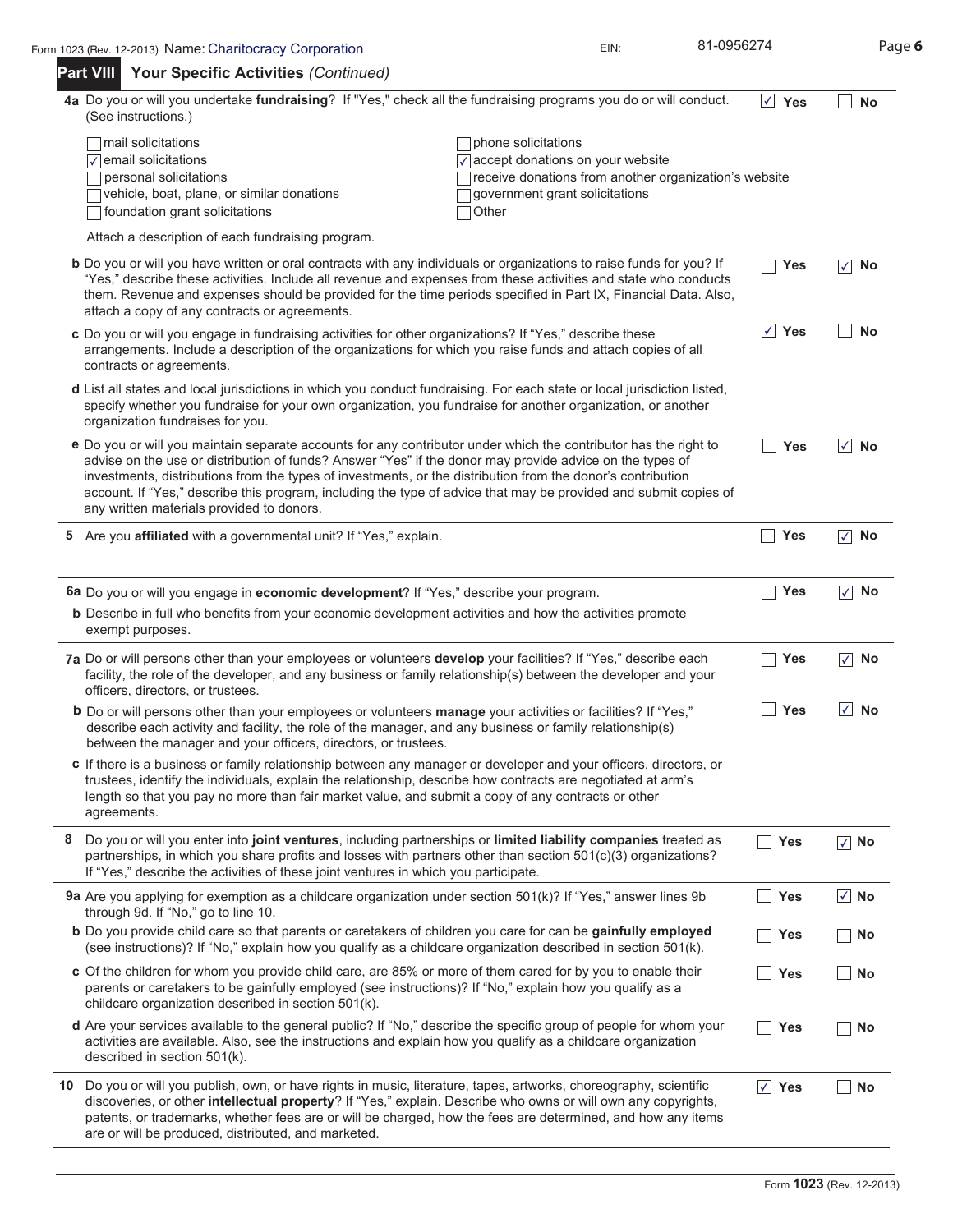|    | Form 1023 (Rev. 12-2013) Name: Charitocracy Corporation                                                                                                                                                                                                                                                                                                                                                                                                                                                                                                                                                                                                                                                                                                                | EIN: | 81-0956274 |                | Page 7        |
|----|------------------------------------------------------------------------------------------------------------------------------------------------------------------------------------------------------------------------------------------------------------------------------------------------------------------------------------------------------------------------------------------------------------------------------------------------------------------------------------------------------------------------------------------------------------------------------------------------------------------------------------------------------------------------------------------------------------------------------------------------------------------------|------|------------|----------------|---------------|
|    | <b>Part VIII</b><br><b>Your Specific Activities (Continued)</b>                                                                                                                                                                                                                                                                                                                                                                                                                                                                                                                                                                                                                                                                                                        |      |            |                |               |
| 11 | Do you or will you accept contributions of: real property; conservation easements; closely held securities;<br>intellectual property such as patents, trademarks, and copyrights; works of music or art; licenses; royalties;<br>automobiles, boats, planes, or other vehicles; or collectibles of any type? If "Yes," describe each type of<br>contribution, any conditions imposed by the donor on the contribution, and any agreements with the donor<br>regarding the contribution.                                                                                                                                                                                                                                                                                |      |            | $\sqrt{ }$ Yes | No            |
|    | 12a Do you or will you operate in a foreign country or countries? If "Yes," answer lines 12b through 12d. If "No,"<br>go to line 13a.                                                                                                                                                                                                                                                                                                                                                                                                                                                                                                                                                                                                                                  |      |            | $\sqrt{ }$ Yes | <b>No</b>     |
|    | <b>b</b> Name the foreign countries and regions within the countries in which you operate.                                                                                                                                                                                                                                                                                                                                                                                                                                                                                                                                                                                                                                                                             |      |            |                |               |
|    | c Describe your operations in each country and region in which you operate.                                                                                                                                                                                                                                                                                                                                                                                                                                                                                                                                                                                                                                                                                            |      |            |                |               |
|    | d Describe how your operations in each country and region further your exempt purposes.                                                                                                                                                                                                                                                                                                                                                                                                                                                                                                                                                                                                                                                                                |      |            |                |               |
|    | 13a Do you or will you make grants, loans, or other distributions to organization(s)? If "Yes," answer lines 13b<br>through 13g. If "No," go to line 14a.                                                                                                                                                                                                                                                                                                                                                                                                                                                                                                                                                                                                              |      |            | $\sqrt{ }$ Yes | <b>No</b>     |
|    | <b>b</b> Describe how your grants, loans, or other distributions to organizations further your exempt purposes.                                                                                                                                                                                                                                                                                                                                                                                                                                                                                                                                                                                                                                                        |      |            |                |               |
|    | c Do you have written contracts with each of these organizations? If "Yes," attach a copy of each contract.                                                                                                                                                                                                                                                                                                                                                                                                                                                                                                                                                                                                                                                            |      |            | Yes            | $\sqrt{ }$ No |
|    | d Identify each recipient organization and any relationship between you and the recipient organization.                                                                                                                                                                                                                                                                                                                                                                                                                                                                                                                                                                                                                                                                |      |            |                |               |
| e  | Describe the records you keep with respect to the grants, loans, or other distributions you make.                                                                                                                                                                                                                                                                                                                                                                                                                                                                                                                                                                                                                                                                      |      |            |                |               |
|    | Describe your selection process, including whether you do any of the following:                                                                                                                                                                                                                                                                                                                                                                                                                                                                                                                                                                                                                                                                                        |      |            |                |               |
|    | (i) Do you require an application form? If "Yes," attach a copy of the form.                                                                                                                                                                                                                                                                                                                                                                                                                                                                                                                                                                                                                                                                                           |      |            | Yes            | $\sqrt{ }$ No |
|    | (ii) Do you require a grant proposal? If "Yes," describe whether the grant proposal specifies your<br>responsibilities and those of the grantee, obligates the grantee to use the grant funds only for the purposes<br>for which the grant was made, provides for periodic written reports concerning the use of grant funds,<br>requires a final written report and an accounting of how grant funds were used, and acknowledges your<br>authority to withhold and/or recover grant funds in case such funds are, or appear to be, misused.<br>g Describe your procedures for oversight of distributions that assure you the resources are used to further your<br>exempt purposes, including whether you require periodic and final reports on the use of resources. |      |            | $\sqrt{ }$ Yes | $\Box$ No     |
|    | 14a Do you or will you make grants, loans, or other distributions to foreign organizations? If "Yes," answer lines 14b<br>through 14f. If "No," go to line 15.                                                                                                                                                                                                                                                                                                                                                                                                                                                                                                                                                                                                         |      |            | $\sqrt{ }$ Yes | $\Box$ No     |
|    | <b>b</b> Provide the name of each foreign organization, the country and regions within a country in which each foreign<br>organization operates, and describe any relationship you have with each foreign organization.                                                                                                                                                                                                                                                                                                                                                                                                                                                                                                                                                |      |            |                |               |
|    | c Does any foreign organization listed in line 14b accept contributions earmarked for a specific country or specific<br>organization? If "Yes," list all earmarked organizations or countries.                                                                                                                                                                                                                                                                                                                                                                                                                                                                                                                                                                         |      |            | Yes            | $\sqrt{ }$ No |
|    | d Do your contributors know that you have ultimate authority to use contributions made to you at your discretion<br>for purposes consistent with your exempt purposes? If "Yes," describe how you relay this information to<br>contributors.                                                                                                                                                                                                                                                                                                                                                                                                                                                                                                                           |      |            | $\sqrt{ }$ Yes | ∃ No          |
|    | e Do you or will you make pre-grant inquiries about the recipient organization? If "Yes," describe these inquiries,<br>including whether you inquire about the recipient's financial status, its tax-exempt status under the Internal<br>Revenue Code, its ability to accomplish the purpose for which the resources are provided, and other relevant<br>information.                                                                                                                                                                                                                                                                                                                                                                                                  |      |            | $\sqrt{ }$ Yes | <b>No</b>     |
|    | f Do you or will you use any additional procedures to ensure that your distributions to foreign organizations are<br>used in furtherance of your exempt purposes? If "Yes," describe these procedures, including site visits by your<br>employees or compliance checks by impartial experts, to verify that grant funds are being used appropriately.                                                                                                                                                                                                                                                                                                                                                                                                                  |      |            | $\sqrt{ }$ Yes | No            |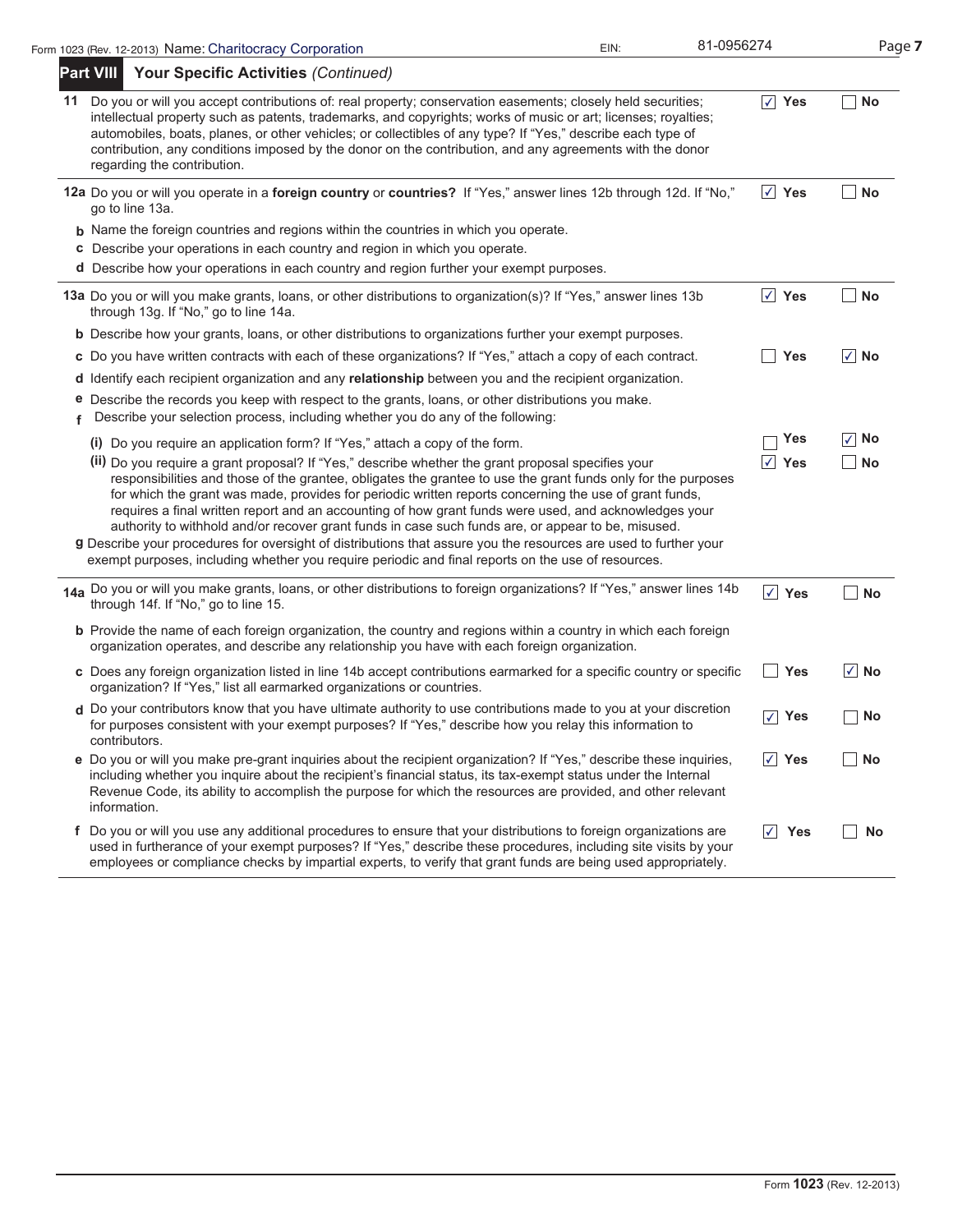|         | Form 1023 (Rev. 6-2006)     | NameCharitocracy Corporation                                                                                                                                                                              | EIN: | 81-0956274 | Page 8                            |
|---------|-----------------------------|-----------------------------------------------------------------------------------------------------------------------------------------------------------------------------------------------------------|------|------------|-----------------------------------|
|         |                             | <b>Part VIII</b> Your Specific Activities (Continued)                                                                                                                                                     |      |            |                                   |
| 15      |                             | Do you have a close connection with any organizations? If "Yes," explain.                                                                                                                                 |      | Yes        | No<br>$\sqrt{}$                   |
| 16      | 501(e)? If "Yes," explain.  | Are you applying for exemption as a cooperative hospital service organization under section                                                                                                               |      | Yes        | $\sqrt{ }$ No                     |
| 17      |                             | Are you applying for exemption as a <b>cooperative service organization of operating educational</b><br>organizations under section 501(f)? If "Yes," explain.                                            |      | <b>Yes</b> | $\vert \sqrt{\vert}$<br><b>No</b> |
| 18      |                             | Are you applying for exemption as a <b>charitable risk pool</b> under section $501(n)$ ? If "Yes," explain.                                                                                               |      | Yes        | $\sqrt{ }$ No                     |
| 19      |                             | Do you or will you operate a school? If "Yes," complete Schedule B. Answer "Yes," whether you<br>operate a school as your main function or as a secondary activity.                                       |      | <b>Yes</b> | $\sqrt{ }$ No                     |
| 20      |                             | Is your main function to provide <b>hospital</b> or <b>medical care</b> ? If "Yes," complete Schedule C.                                                                                                  |      | Yes        | $\sqrt{ }$ No                     |
| 21      | "Yes." complete Schedule F. | Do you or will you provide low-income housing or housing for the elderly or handicapped? If                                                                                                               |      | <b>Yes</b> | $\sqrt{ }$ No                     |
| $22 \,$ | Schedule H.                 | Do you or will you provide scholarships, fellowships, educational loans, or other educational grants to<br>individuals, including grants for travel, study, or other similar purposes? If "Yes," complete |      | <b>Yes</b> | $\sqrt{}$<br><b>No</b>            |

**Note: Private foundations** may use Schedule H to request advance approval of individual grant procedures.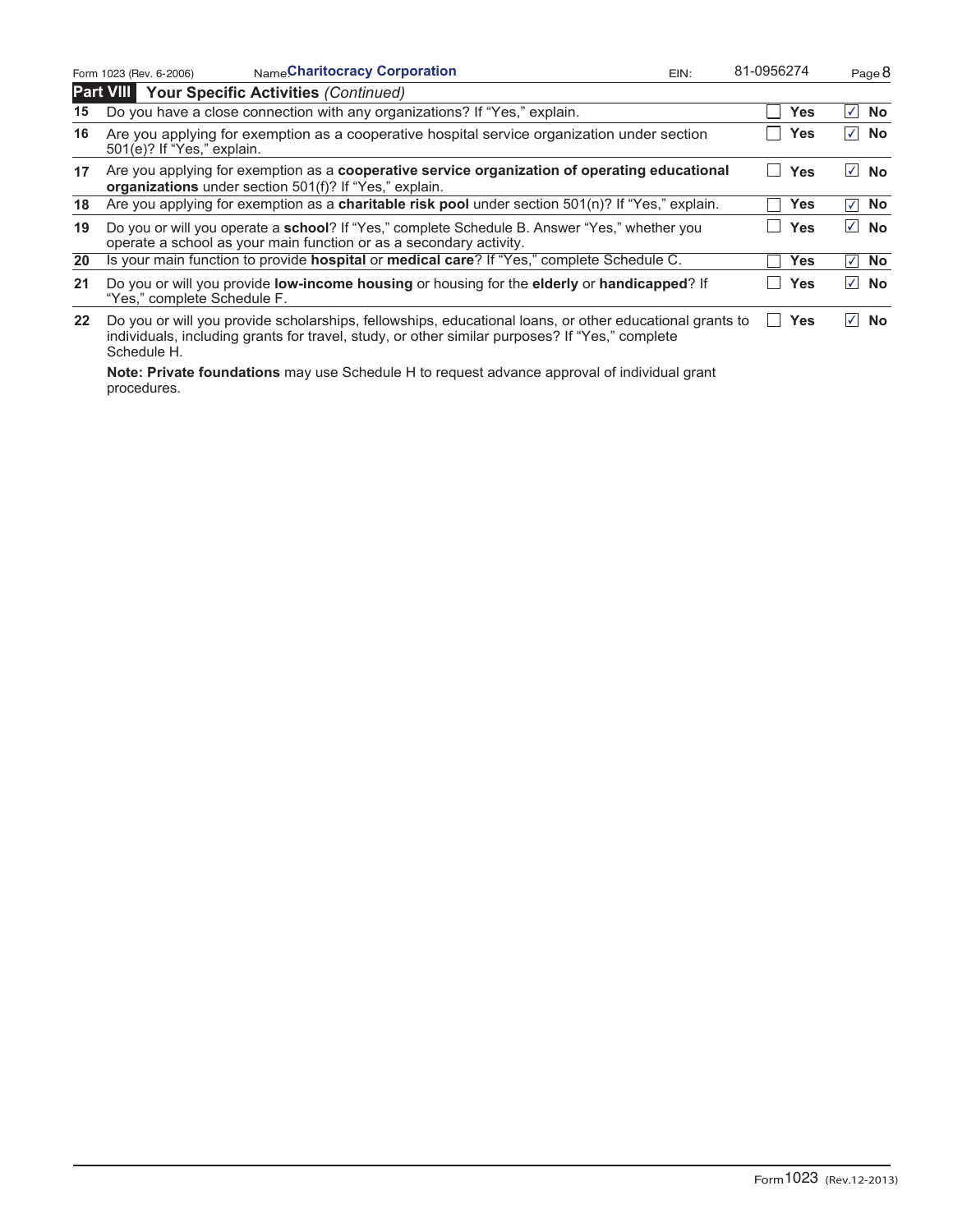For purposes of this schedule, years in existence refer to completed tax years. If in existence 4 or more years, complete the schedule for the most recent 4 tax years. If in existence more than 1 year but less than 4 years, complete the statements for each year in existence and provide projections of your likely revenues and expenses based on a reasonable and good faith estimate of your future finances for a total of 3 years of financial information. If in existence less than 1 year, provide projections of your likely revenues and expenses for the current year and the 2 following years, based on a reasonable and good faith estimate of your future finances for a total of 3 years of financial information. (See instructions.)

|          | A. Statement of Revenues and Expenses |                                                                                                                                                                                    |                                     |                                        |                                             |                                           |                                              |  |  |  |
|----------|---------------------------------------|------------------------------------------------------------------------------------------------------------------------------------------------------------------------------------|-------------------------------------|----------------------------------------|---------------------------------------------|-------------------------------------------|----------------------------------------------|--|--|--|
|          |                                       | Type of revenue or expense                                                                                                                                                         | <b>Current tax year</b>             |                                        | 3 prior tax years or 2 succeeding tax years |                                           |                                              |  |  |  |
|          |                                       |                                                                                                                                                                                    | (a) $From 1/1/16$<br>12/31/16<br>To | (b) $From 1/1/17$<br>$-12/31/17$<br>To | (c) From $1/1/18$<br>12/31/18<br>To         | (d) From $\overline{\phantom{a}}$ .<br>To | (e) Provide Total for<br>$(a)$ through $(d)$ |  |  |  |
|          | 1                                     | Gifts, grants, and contributions<br>received (do not include unusual<br>grants)                                                                                                    | 17,000                              | 270,000                                | 2,500,000                                   |                                           | 2,787,000                                    |  |  |  |
|          | 2                                     | Membership fees received                                                                                                                                                           | 0                                   | $\bf{0}$                               |                                             |                                           | 0                                            |  |  |  |
|          | 3                                     | Gross investment income                                                                                                                                                            | 50                                  | 810                                    | 7,500                                       |                                           | 8,360                                        |  |  |  |
|          | 4                                     | Net unrelated business income                                                                                                                                                      | 0                                   | 0                                      | O                                           |                                           | 0                                            |  |  |  |
|          | 5                                     | Taxes levied for your benefit                                                                                                                                                      | 0                                   | 0                                      | 0                                           |                                           | $\mathbf 0$                                  |  |  |  |
| Revenues | 6                                     | Value of services or facilities<br>furnished by a governmental unit<br>without charge (not including the<br>value of services generally furnished<br>to the public without charge) | 0                                   | 0                                      | $\bf{0}$                                    |                                           | 0                                            |  |  |  |
|          | $\overline{7}$                        | Any revenue not otherwise listed<br>above or in lines 9-12 below                                                                                                                   | 0                                   | 0                                      |                                             |                                           | 0                                            |  |  |  |
|          | 8                                     | Total of lines 1 through 7                                                                                                                                                         | 17,050                              | 270,810                                | 2,507,500                                   |                                           | 2,795,360                                    |  |  |  |
|          | 9                                     | Gross receipts from admissions,<br>merchandise sold or services<br>performed, or furnishing of<br>facilities in any activity that is<br>related to your exempt purposes            | 0                                   | 0                                      |                                             |                                           |                                              |  |  |  |
|          | 10                                    | Total of lines 8 and 9                                                                                                                                                             | 17,050                              | 270,810                                | 2,507,500                                   |                                           | 2,795,360                                    |  |  |  |
|          | 11                                    | Net gain or loss on sale of capital<br>assets                                                                                                                                      |                                     |                                        |                                             |                                           |                                              |  |  |  |
|          |                                       |                                                                                                                                                                                    | 0                                   | 0                                      | 0                                           |                                           | 0                                            |  |  |  |
|          | 12                                    | <b>Unusual grants</b>                                                                                                                                                              | O                                   | $\bf{0}$                               |                                             |                                           | $\bf{0}$                                     |  |  |  |
|          | 13                                    | <b>Total Revenue Add lines</b><br>10 through 12                                                                                                                                    | 17,050                              | 270,810                                | 2,507,500                                   |                                           | 2,795,360                                    |  |  |  |
|          | 14                                    | Fundraising expenses                                                                                                                                                               | 3,000                               | 10,000                                 | 20,000                                      |                                           |                                              |  |  |  |
|          | 15                                    | Contributions, gifts, grants, and<br>similar amounts paid out                                                                                                                      |                                     |                                        |                                             |                                           |                                              |  |  |  |
|          | 16                                    | Disbursements to or for the<br>benefit of members                                                                                                                                  | 0                                   | 0                                      | 0                                           |                                           |                                              |  |  |  |
| Expenses | 17                                    | Compensation of officers,<br>directors, and trustees                                                                                                                               | 0                                   | 20,000                                 | 188,000                                     |                                           |                                              |  |  |  |
|          | 18                                    | Other salaries and wages                                                                                                                                                           | 0                                   | 0                                      |                                             |                                           |                                              |  |  |  |
|          | 19                                    | Interest expense                                                                                                                                                                   | 0                                   | 0                                      | 0                                           |                                           |                                              |  |  |  |
|          | 20                                    | Occupancy (rent, utilities, etc.)                                                                                                                                                  | 0                                   | 0                                      |                                             |                                           |                                              |  |  |  |
|          | 21                                    | Depreciation and depletion                                                                                                                                                         | 0                                   | $\mathbf 0$                            |                                             |                                           |                                              |  |  |  |
|          | 22                                    | Professional fees                                                                                                                                                                  | 2,000                               | 4,000                                  | 6,000                                       |                                           |                                              |  |  |  |
|          | 23                                    | Any expense not otherwise<br>classified, such as program<br>services                                                                                                               |                                     |                                        |                                             |                                           |                                              |  |  |  |
|          |                                       |                                                                                                                                                                                    | 0                                   | 0                                      | O                                           |                                           |                                              |  |  |  |
|          | 24                                    | <b>Total Expenses Add lines</b><br>14 through 23                                                                                                                                   | 5,000                               | 34,000                                 | 214,000                                     |                                           |                                              |  |  |  |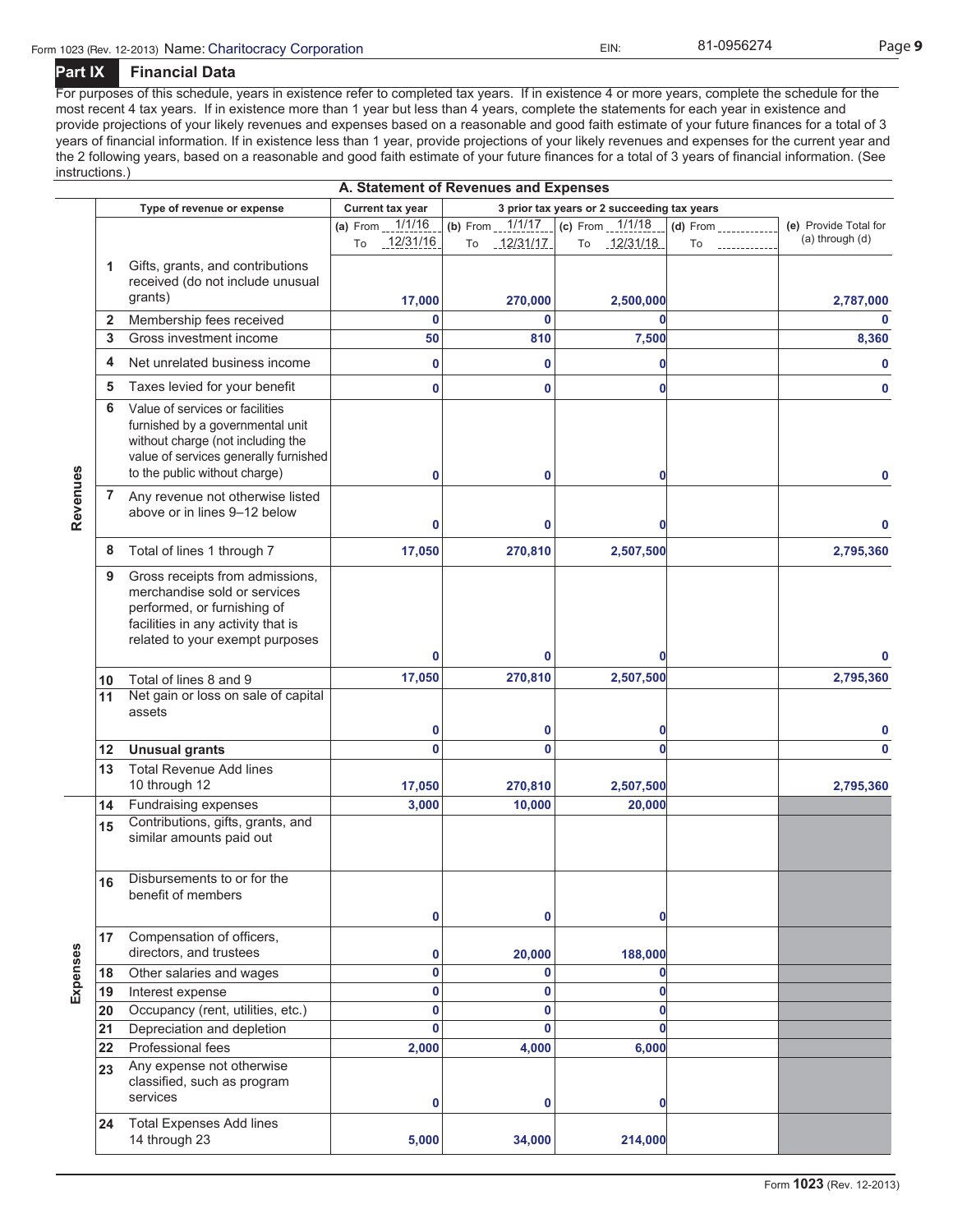**Part IX Financial Data** *(Continued)*

|  |  |  |  | B. Balance Sheet (for your most recently completed tax year) |  |  |  |  |  |  |
|--|--|--|--|--------------------------------------------------------------|--|--|--|--|--|--|
|--|--|--|--|--------------------------------------------------------------|--|--|--|--|--|--|

|                 | <b>Assets</b>                                                                                                                                                                                                                  | $\mathbf{1}$    |                     |
|-----------------|--------------------------------------------------------------------------------------------------------------------------------------------------------------------------------------------------------------------------------|-----------------|---------------------|
|                 |                                                                                                                                                                                                                                |                 |                     |
| 2               | Accounts receivable, net response to the contract of the contract of the contract of the contract of the contract of the contract of the contract of the contract of the contract of the contract of the contract of the contr | $\overline{2}$  |                     |
| 3               |                                                                                                                                                                                                                                | $\mathbf{3}$    |                     |
| 4               | Bonds and notes receivable entering to the contract of the contract of the contract of the contract of the contract of the contract of the contract of the contract of the contract of the contract of the contract of the con | $\overline{4}$  |                     |
| 5.              | Corporate stocks (edge) and a contract of the contract of the contract of the contract of the contract of the contract of the contract of the contract of the contract of the contract of the contract of the contract of the  | 5               |                     |
| 6               | Loans receivable by the contract of the contract of the contract of the contract of the contract of the contract of the contract of the contract of the contract of the contract of the contract of the contract of the contra | 6               |                     |
|                 |                                                                                                                                                                                                                                | $\overline{7}$  |                     |
| 8               |                                                                                                                                                                                                                                | 8               |                     |
| 9               |                                                                                                                                                                                                                                | 9               |                     |
| 10              |                                                                                                                                                                                                                                | 10 <sup>1</sup> |                     |
| 11              |                                                                                                                                                                                                                                | 11              |                     |
|                 |                                                                                                                                                                                                                                |                 |                     |
|                 | Liabilities                                                                                                                                                                                                                    |                 |                     |
| 12 <sup>2</sup> |                                                                                                                                                                                                                                | 12              |                     |
| 13              |                                                                                                                                                                                                                                | 13              |                     |
| 14              | Mortgages and notes payable response to contact the contract of the contract of the contract of the contract of the contract of the contract of the contract of the contract of the contract of the contract of the contract o | 14              |                     |
| 15              |                                                                                                                                                                                                                                | 15              |                     |
| 16              |                                                                                                                                                                                                                                | 16              |                     |
|                 | <b>Fund Balances or Net Assets</b>                                                                                                                                                                                             |                 |                     |
| 17              | Total fund balances or net assets                                                                                                                                                                                              | 17              |                     |
| 18              | Total Liabilities and Fund Balances or Net Assets (add lines 16 and 17) 18                                                                                                                                                     |                 |                     |
| 19              | Have there been any substantial changes in your assets or liabilities since the end of the period shown above?                                                                                                                 |                 | <b>Yes</b><br>l√∣No |
|                 | If "Yes," explain.                                                                                                                                                                                                             |                 |                     |

#### **Public Charity Status Part X**

Part X is designed to classify you as an organization that is either a **private foundation** or a **public charity**. Public charity status is a more favorable tax status than private foundation status. If you are a private foundation, Part X is designed to further determine whether you are a **private operating foundation**. (See instructions.)

|              | 1a Are you a private foundation? If "Yes," go to line 1b. If "No," go to line 5 and proceed as instructed. If you are<br>unsure, see the instructions.                                                                                                                                                                                                                                                                                                                                                                                                                                                                                                                                                                                                          |                              | $\sqrt{}$<br><b>No</b>      |
|--------------|-----------------------------------------------------------------------------------------------------------------------------------------------------------------------------------------------------------------------------------------------------------------------------------------------------------------------------------------------------------------------------------------------------------------------------------------------------------------------------------------------------------------------------------------------------------------------------------------------------------------------------------------------------------------------------------------------------------------------------------------------------------------|------------------------------|-----------------------------|
|              | <b>b</b> As a private foundation, section $508(e)$ requires special provisions in your organizing document in addition to<br>those that apply to all organizations described in section $501(c)(3)$ . Check the box to confirm that your<br>organizing document meets this requirement, whether by express provision or by reliance on operation of state<br>law. Attach a statement that describes specifically where your organizing document meets this requirement,<br>such as a reference to a particular article or section in your organizing document or by operation of state law.<br>See the instructions, including Appendix B, for information about the special provisions that need to be<br>contained in your organizing document. Go to line 2. |                              |                             |
| $\mathbf{2}$ | Are you a private operating foundation? To be a private operating foundation you must engage directly in the<br>active conduct of charitable, religious, educational, and similar activities, as opposed to indirectly carrying out<br>these activities by providing grants to individuals or other organizations. If "Yes," go to line 3. If "No," go to the<br>signature section of Part XI.                                                                                                                                                                                                                                                                                                                                                                  | Yes                          | No                          |
| 3            | Have you existed for one or more years? If "Yes," attach financial information showing that you are a private<br>operating foundation; go to the signature section of Part XI. If "No," continue to line 4.                                                                                                                                                                                                                                                                                                                                                                                                                                                                                                                                                     | <b>Yes</b>                   | <b>No</b><br>$\blacksquare$ |
| 4            | Have you attached either (1) an affidavit or opinion of counsel, (including a written affidavit or opinion from a<br>certified public accountant or accounting firm with expertise regarding this tax law matter), that sets forth facts<br>concerning your operations and support to demonstrate that you are likely to satisfy the requirements to be<br>classified as a private operating foundation; or (2) a statement describing your proposed operations as a<br>private operating foundation?                                                                                                                                                                                                                                                           | <b>Yes</b><br>$\blacksquare$ | <b>No</b>                   |
| 5            | If you answered "No" to line 1a, indicate the type of public charity status you are requesting by checking one of<br>the choices below. You may check only one box.                                                                                                                                                                                                                                                                                                                                                                                                                                                                                                                                                                                             |                              |                             |
|              | The organization is not a private foundation because it is:                                                                                                                                                                                                                                                                                                                                                                                                                                                                                                                                                                                                                                                                                                     |                              |                             |
| a            | $509(a)(1)$ and $170(b)(1)(A)(i)$ —a church or a convention or association of churches. Complete and attach<br>Schedule A.                                                                                                                                                                                                                                                                                                                                                                                                                                                                                                                                                                                                                                      |                              |                             |
| b            | $509(a)(1)$ and $170(b)(1)(A)(ii)$ —a school. Complete and attach Schedule B.                                                                                                                                                                                                                                                                                                                                                                                                                                                                                                                                                                                                                                                                                   |                              |                             |
| c            | $509(a)(1)$ and $170(b)(1)(A)(iii)$ —a <b>hospital</b> , a cooperative hospital service organization, or a medical research<br>organization operated in conjunction with a hospital. Complete and attach Schedule C.                                                                                                                                                                                                                                                                                                                                                                                                                                                                                                                                            |                              |                             |
|              | $d$ 509(a)(3)—an organization supporting either one or more organizations described in line 5a through c, f, g, or h.                                                                                                                                                                                                                                                                                                                                                                                                                                                                                                                                                                                                                                           |                              |                             |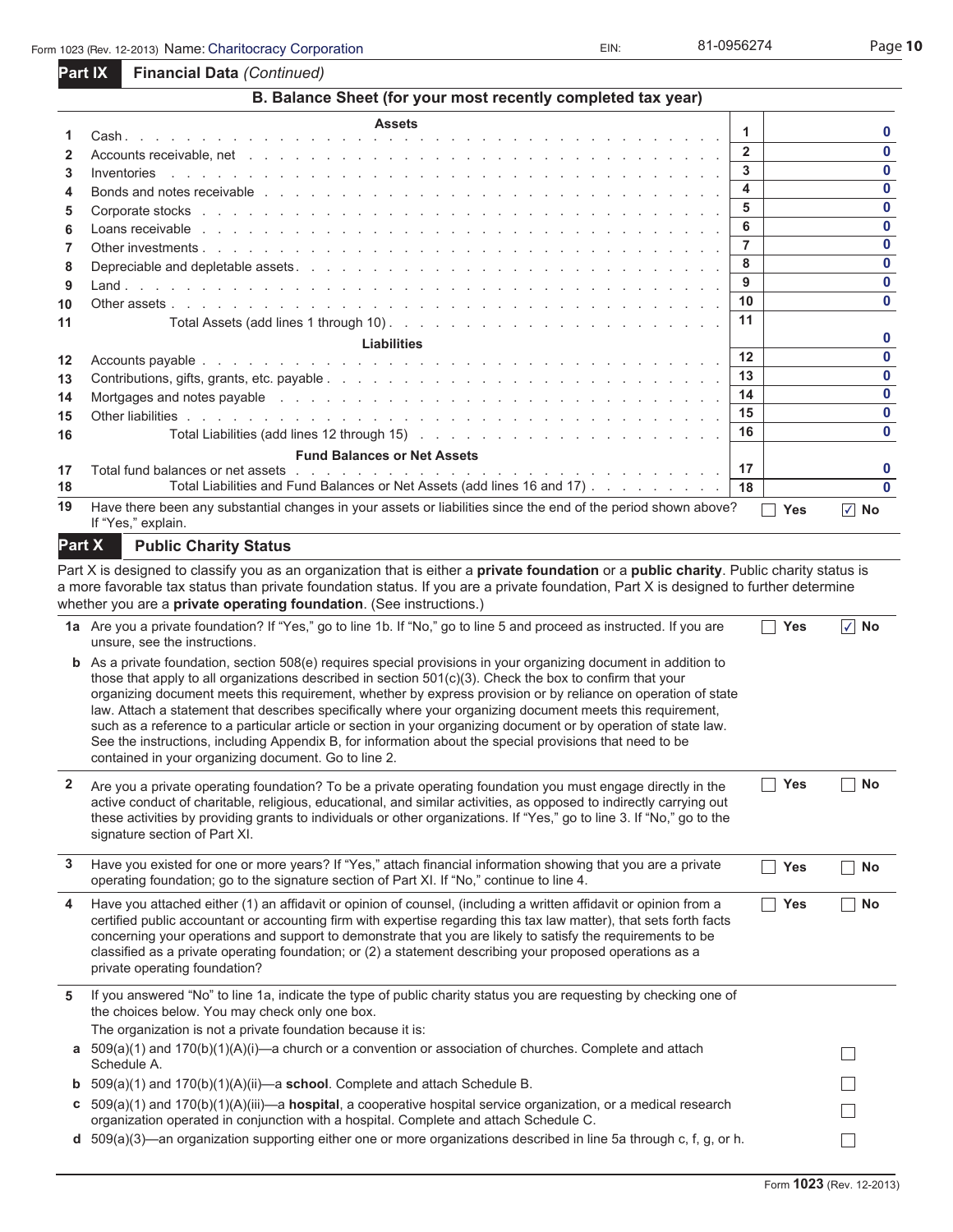|               | Name: Charitocracy Corporation<br>Form 1023 (Rev. 12-2013)                                                                                                                                                                                                                                                                                                                                                                                                                                                                                                                                                                                                                                                                                                                                                                                                                                                                                                                                                                                                                                                                                                                  |                                              | EIN: | 81-0956274 | Page 11                              |
|---------------|-----------------------------------------------------------------------------------------------------------------------------------------------------------------------------------------------------------------------------------------------------------------------------------------------------------------------------------------------------------------------------------------------------------------------------------------------------------------------------------------------------------------------------------------------------------------------------------------------------------------------------------------------------------------------------------------------------------------------------------------------------------------------------------------------------------------------------------------------------------------------------------------------------------------------------------------------------------------------------------------------------------------------------------------------------------------------------------------------------------------------------------------------------------------------------|----------------------------------------------|------|------------|--------------------------------------|
| <b>Part X</b> | <b>Public Charity Status (Continued)</b>                                                                                                                                                                                                                                                                                                                                                                                                                                                                                                                                                                                                                                                                                                                                                                                                                                                                                                                                                                                                                                                                                                                                    |                                              |      |            |                                      |
|               | e 509(a)(4)—an organization organized and operated exclusively for testing for public safety.                                                                                                                                                                                                                                                                                                                                                                                                                                                                                                                                                                                                                                                                                                                                                                                                                                                                                                                                                                                                                                                                               |                                              |      |            |                                      |
| f             | $509(a)(1)$ and $170(b)(1)(A)(iv)$ —an organization operated for the benefit of a college or university that is owned or<br>operated by a governmental unit.                                                                                                                                                                                                                                                                                                                                                                                                                                                                                                                                                                                                                                                                                                                                                                                                                                                                                                                                                                                                                |                                              |      |            |                                      |
| q             | 509(a)(1) and 170(b)(1)(A)(vi)—an organization that receives a substantial part of its financial support in the form<br>of contributions from publicly supported organizations, from a governmental unit, or from the general public.                                                                                                                                                                                                                                                                                                                                                                                                                                                                                                                                                                                                                                                                                                                                                                                                                                                                                                                                       |                                              |      |            |                                      |
|               | h 509(a)(2)—an organization that normally receives not more than one-third of its financial support from gross<br>investment income and receives more than one-third of its financial support from contributions, membership<br>fees, and gross receipts from activities related to its exempt functions (subject to certain exceptions).                                                                                                                                                                                                                                                                                                                                                                                                                                                                                                                                                                                                                                                                                                                                                                                                                                   |                                              |      |            |                                      |
|               | A publicly supported organization, but unsure if it is described in 5g or 5h. The organization would like the IRS to<br>decide the correct status.                                                                                                                                                                                                                                                                                                                                                                                                                                                                                                                                                                                                                                                                                                                                                                                                                                                                                                                                                                                                                          |                                              |      |            | $\checkmark$                         |
| 6             | If you checked box g, h, or i in question 5 above, you must request either an advance or a definitive ruling by<br>selecting one of the boxes below. Refer to the instructions to determine which type of ruling you are eligible to receive.                                                                                                                                                                                                                                                                                                                                                                                                                                                                                                                                                                                                                                                                                                                                                                                                                                                                                                                               |                                              |      |            |                                      |
| a             | Request for Advance Ruling: By checking this box and signing the consent, pursuant to section 6501(c)(4) of<br>the Code you request an advance ruling and agree to extend the statute of limitations on the assessment of<br>excise tax under section 4940 of the Code. The tax will apply only if you do not establish public support status<br>at the end of the 5-year advance ruling period. The assessment period will be extended for the 5 advance ruling<br>years to 8 years, 4 months, and 15 days beyond the end of the first year. You have the right to refuse or limit<br>the extension to a mutually agreed-upon period of time or issue(s). Publication 1035, Extending the Tax<br>Assessment Period, provides a more detailed explanation of your rights and the consequences of the choices<br>you make. You may obtain Publication 1035 free of charge from the IRS web site at www.irs.gov or by calling<br>toll-free 1-800-829-3676. Signing this consent will not deprive you of any appeal rights to which you would<br>otherwise be entitled. If you decide not to extend the statute of limitations, you are not eligible for an advance<br>ruling. |                                              |      |            |                                      |
|               | (Signature of Officer, Director, Trustee, or other<br>authorized official)                                                                                                                                                                                                                                                                                                                                                                                                                                                                                                                                                                                                                                                                                                                                                                                                                                                                                                                                                                                                                                                                                                  | (Type or print name of signer)               |      | (Date)     |                                      |
|               |                                                                                                                                                                                                                                                                                                                                                                                                                                                                                                                                                                                                                                                                                                                                                                                                                                                                                                                                                                                                                                                                                                                                                                             | (Type or print title or authority of signer) |      |            |                                      |
|               | For IRS Use Only                                                                                                                                                                                                                                                                                                                                                                                                                                                                                                                                                                                                                                                                                                                                                                                                                                                                                                                                                                                                                                                                                                                                                            |                                              |      |            |                                      |
|               | IRS Director, Exempt Organizations                                                                                                                                                                                                                                                                                                                                                                                                                                                                                                                                                                                                                                                                                                                                                                                                                                                                                                                                                                                                                                                                                                                                          |                                              |      | (Date)     |                                      |
|               | <b>b Request for Definitive Ruling:</b> Check this box if you have completed one tax year of at least 8 full months and<br>you are requesting a definitive ruling. To confirm your public support status, answer line 6b(i) if you checked box<br>g in line 5 above. Answer line 6b(ii) if you checked box h in line 5 above. If you checked box i in line 5 above,<br>answer both lines 6b(i) and (ii).                                                                                                                                                                                                                                                                                                                                                                                                                                                                                                                                                                                                                                                                                                                                                                    |                                              |      |            |                                      |
|               | (i) (a) Enter 2% of line 8, column (e) on Part IX-A. Statement of Revenues and Expenses.<br>(b) Attach a list showing the name and amount contributed by each person, company, or organization whose                                                                                                                                                                                                                                                                                                                                                                                                                                                                                                                                                                                                                                                                                                                                                                                                                                                                                                                                                                        |                                              |      |            |                                      |
|               | gifts totaled more than the 2% amount. If the answer is "None," check this box.<br>(ii) (a) For each year amounts are included on lines 1, 2, and 9 of Part IX-A. Statement of Revenues and<br>Expenses, attach a list showing the name of and amount received from each disqualified person. If the<br>answer is "None," check this box.                                                                                                                                                                                                                                                                                                                                                                                                                                                                                                                                                                                                                                                                                                                                                                                                                                   |                                              |      |            |                                      |
|               | (b) For each year amounts are included on line 9 of Part IX-A. Statement of Revenues and Expenses, attach<br>a list showing the name of and amount received from each payer, other than a disqualified person, whose<br>payments were more than the larger of (1) 1% of line 10, Part IX-A. Statement of Revenues and<br>Expenses, or (2) \$5,000. If the answer is "None," check this box.                                                                                                                                                                                                                                                                                                                                                                                                                                                                                                                                                                                                                                                                                                                                                                                 |                                              |      |            |                                      |
| 7             | Did you receive any unusual grants during any of the years shown on Part IX-A. Statement of<br>Revenues and Expenses? If "Yes," attach a list including the name of the contributor, the date and<br>amount of the grant, a brief description of the grant, and explain why it is unusual.                                                                                                                                                                                                                                                                                                                                                                                                                                                                                                                                                                                                                                                                                                                                                                                                                                                                                  |                                              |      | Yes        | $\vert\mathcal{N}\vert$<br><b>No</b> |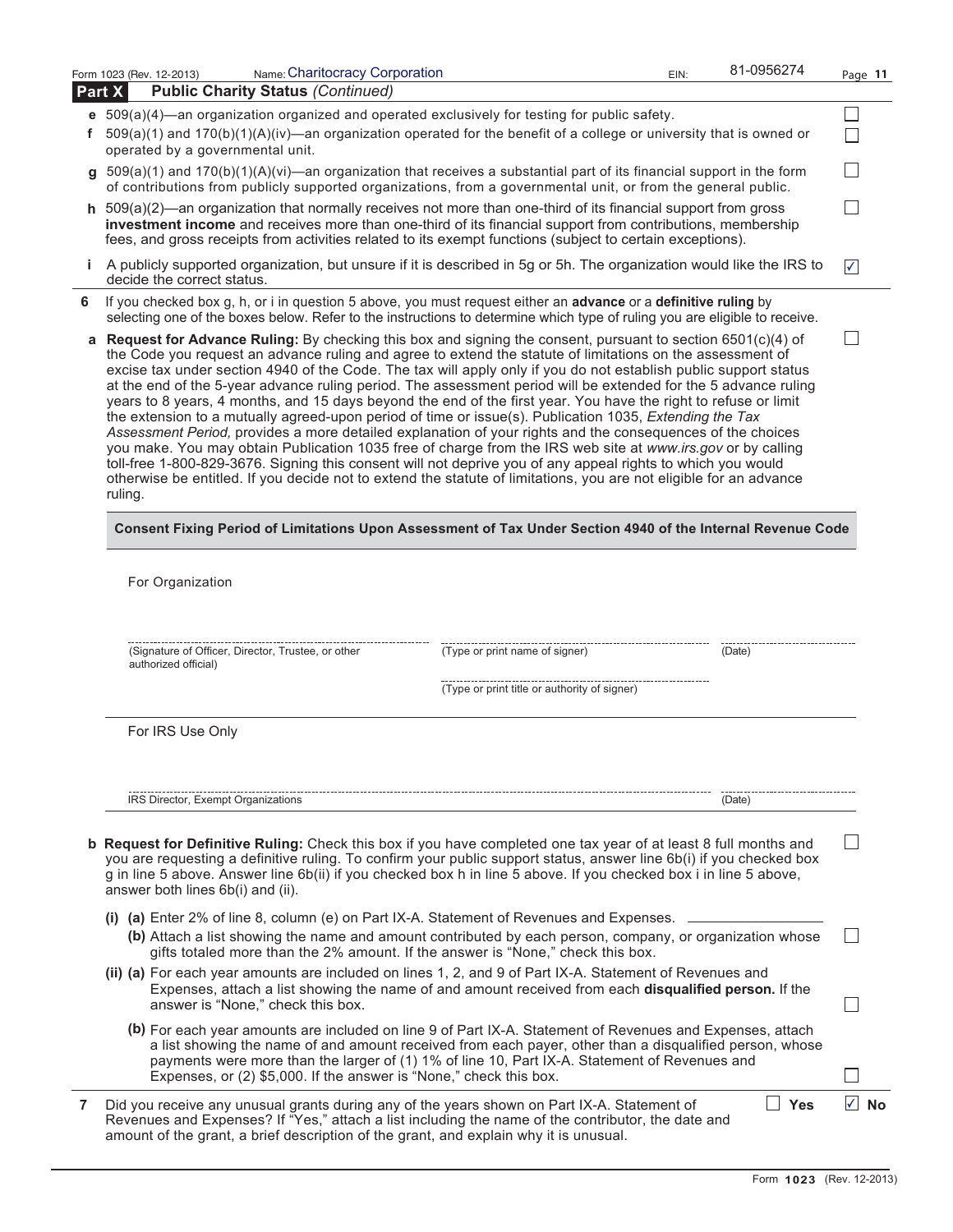|                                                                                                                                                                                                                                                                                                                                                                                                                                                                                                                                                                                                                                                                                                                                                                                     |                                                                                                                                                                                                                                                                                                                                             | Form 1023 (Rev. 12-2013)    | Name: Charitocracy Corporation                                |                                              | EIN: | 81-0956274 | Page 12 |
|-------------------------------------------------------------------------------------------------------------------------------------------------------------------------------------------------------------------------------------------------------------------------------------------------------------------------------------------------------------------------------------------------------------------------------------------------------------------------------------------------------------------------------------------------------------------------------------------------------------------------------------------------------------------------------------------------------------------------------------------------------------------------------------|---------------------------------------------------------------------------------------------------------------------------------------------------------------------------------------------------------------------------------------------------------------------------------------------------------------------------------------------|-----------------------------|---------------------------------------------------------------|----------------------------------------------|------|------------|---------|
| <b>Part XI</b>                                                                                                                                                                                                                                                                                                                                                                                                                                                                                                                                                                                                                                                                                                                                                                      |                                                                                                                                                                                                                                                                                                                                             | <b>User Fee Information</b> |                                                               |                                              |      |            |         |
| You must include a user fee payment with this application. It will not be processed without your paid user fee. If your average annual gross<br>receipts have exceeded or will exceed \$10,000 annually over a 4-year period, you must submit payment of \$850. If your gross receipts have<br>not exceeded or will not exceed \$10,000 annually over a 4-year period, the required user fee payment is \$400. See instructions for Part XI,<br>for a definition of gross receipts over a 4-year period. Your check or money order must be made payable to the United States Treasury.<br>User fees are subject to change. Check our website at www.irs.gov and type "User Fee" in the keyword box, or call Customer Account<br>Services at 1-877-829-5500 for current information. |                                                                                                                                                                                                                                                                                                                                             |                             |                                                               |                                              |      |            |         |
| 1                                                                                                                                                                                                                                                                                                                                                                                                                                                                                                                                                                                                                                                                                                                                                                                   | <b>No</b><br>Yes<br>Have your annual gross receipts averaged or are they expected to average not more than \$10,000?<br>If "Yes," check the box on line 2 and enclose a user fee payment of \$400 (Subject to change—see above).<br>If "No," check the box on line 3 and enclose a user fee payment of \$850 (Subject to change—see above). |                             |                                                               |                                              |      |            |         |
| $\mathbf{2}$                                                                                                                                                                                                                                                                                                                                                                                                                                                                                                                                                                                                                                                                                                                                                                        | Check the box if you have enclosed the reduced user fee payment of \$400 (Subject to change).                                                                                                                                                                                                                                               |                             |                                                               |                                              |      |            |         |
| 3                                                                                                                                                                                                                                                                                                                                                                                                                                                                                                                                                                                                                                                                                                                                                                                   | Check the box if you have enclosed the user fee payment of \$850 (Subject to change).                                                                                                                                                                                                                                                       |                             |                                                               |                                              | ∣√   |            |         |
| I declare under the penalties of perjury that I am authorized to sign this application on behalf of the above organization and that I have examined this<br>application, including the accompanying schedules and attachments, and to the best of my knowledge it is true, correct, and complete.                                                                                                                                                                                                                                                                                                                                                                                                                                                                                   |                                                                                                                                                                                                                                                                                                                                             |                             |                                                               |                                              |      |            |         |
| <b>Please</b><br><b>Sign</b>                                                                                                                                                                                                                                                                                                                                                                                                                                                                                                                                                                                                                                                                                                                                                        |                                                                                                                                                                                                                                                                                                                                             |                             | <b>Jessica Sands</b>                                          |                                              |      |            |         |
| <b>Here</b>                                                                                                                                                                                                                                                                                                                                                                                                                                                                                                                                                                                                                                                                                                                                                                         |                                                                                                                                                                                                                                                                                                                                             | official)                   | (Signature of Officer, Director, Trustee, or other authorized | (Type or print name of signer)<br><b>CEO</b> |      | (Date)     |         |
|                                                                                                                                                                                                                                                                                                                                                                                                                                                                                                                                                                                                                                                                                                                                                                                     |                                                                                                                                                                                                                                                                                                                                             |                             |                                                               | (Type or print title or authority of signer) |      |            |         |

**Reminder:** Send the completed Form 1023 Checklist with your filled-in-application. Form 1023 (Rev.12-2013)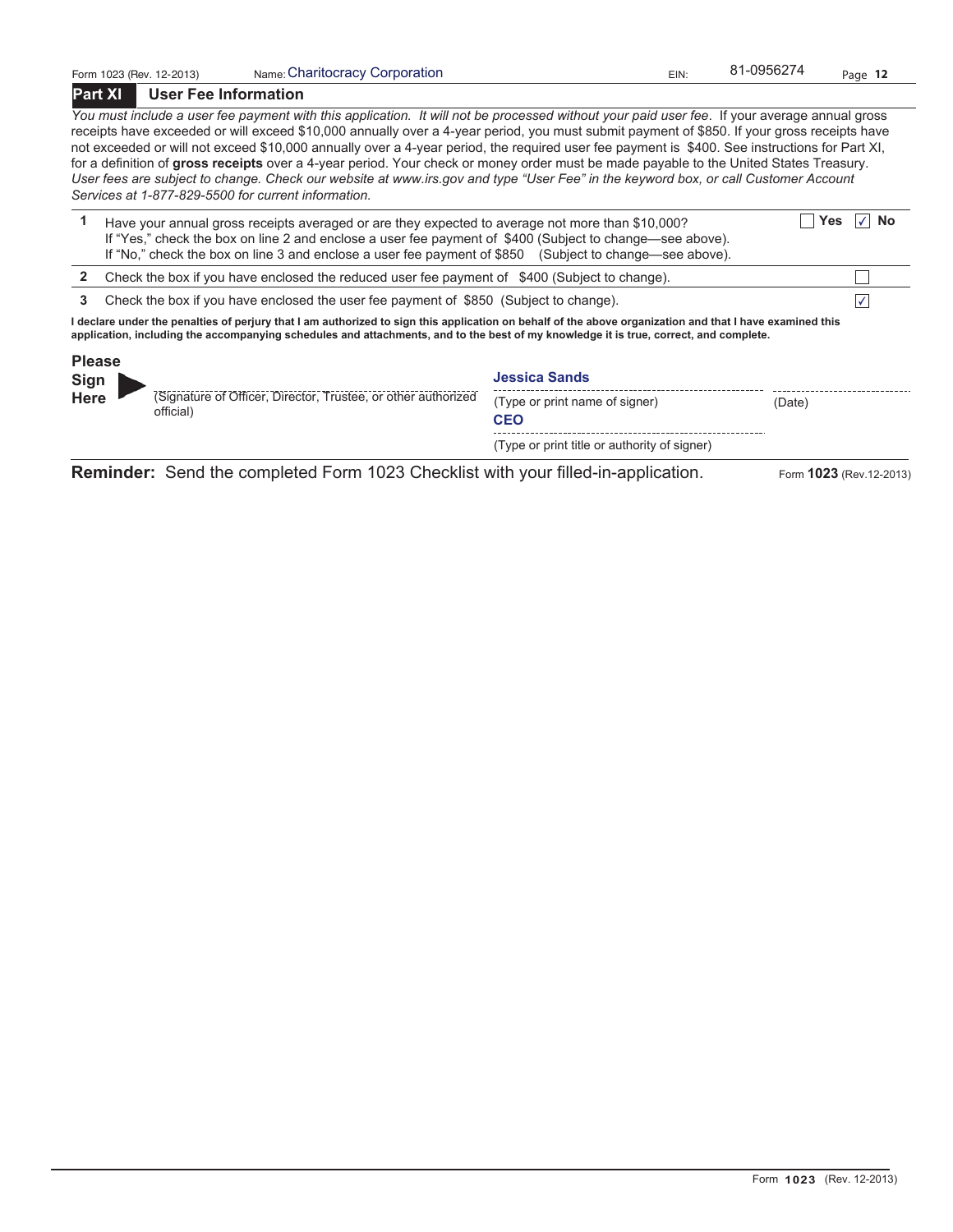# **Part IV Narrative Description of Your Activities**

Using an attachment, describe your *past, present,* and *planned* activities in a narrative. If you believe that you have already provided some of this information in response to other parts of this application, you may summarize that information here and refer to the specific parts of the application for supporting details. You may also attach representative copies of newsletters, brochures, or similar documents for supporting details to this narrative. Remember that if this application is approved, it will be open for public inspection. Therefore, your narrative description of activities should be thorough and accurate. Refer to the instructions for information that must be included in your description.

We have no past or present activities, only planned activities described here.

100% of our time is allocated to a single activity, which is in direct support of our exempt purpose: facilitating charitable fundraising for the public benefit. We (officers and perhaps future employees, contractors, or volunteers) will design and implement the IT infrastructure to enable the pooling of many small donations from the general public into more significant sums that will be voted on and distributed to elected charitable causes, initially limited specifically to other established 501(c) (3) organizations. We believe by making it easy and fun to donate, nominate, and vote, we will mobilize more charitable dollars and engage more segments of the general public as philanthropists, even if individually at a small scale.

The activity is funded primarily through donations from the general public, which will cover the operational costs (human, equipment, transaction/data fees) with the vast majority being distributed to recipient charitable organizations. The intention is for the fixed overhead to dramatically decrease as a percentage of the total donation pool as the donor base grows over time, placing it amongst the most efficient charitable organizations. We may seek grants from the government and NGOs or corporate sponsorships where practical to help reduce overhead costs, but the lifeblood of the organization will be donations from the general public being distributed to other charitable causes.

This activity will take place throughout the year, with donations being accepted at all times, and distributions being paid out at intervals, e.g. monthly. We anticipate donations from Americans in all states and jurisdictions and possibly some foreign donors, too, and over time if we are successful domestically we'll consider growing the scope of our operations to include foreign recipients as well. Initially we'll host a general fund where donations are pooled and, after operational costs are deducted, the balance is paid out to a  $501(c)(3)$  organization nominated and elected by the donor base. We'd like to grow the activity in the following ways if we're successful with the initial offering:

1) Facilitate direct donations to specific recipient organizations. In addition to a small recurring contribution to the general fund (e.g. \$1/month) we could also empower donors to make donations (of any size) to particular charities of their choosing, not subject to the whims of the entire donor base. The value add here is twofold: first, per-transaction fees may be reduced by consolidating multiple donations from different donors to the same cause, thereby passing along closer to 100% of the donation to the recipient cause; second, by offering "one-stop-shopping" for donations, we can simplify record keeping (receipts) for tax returns.

2) Create additional pooled funds with specific purposes. The general fund, due to its broad use by donors from all over the country, will likely be voted to distribute funds to "lowest-common-denominator" popular charities that have wide appeal. It would be exciting to also contribute funds to special interest pools, e.g. geographic localities, medical research, or animal welfare. Having more niche pools will encourage a greater diversity of recipients as well as donors.

3) Consider non-501(c)(3) organizations as potential recipient nominees. This would require a more resource intensive vetting and monitoring process to ensure that non-501(c)(3) nominees are well-aligned with our exempt purpose of charitable fundraising for the public benefit, and if elected to receive funds, that the use of funds is well documented and verified after the fact.

4) Increase the scope to include foreign recipient organizations. Operating the same pooled funds at an international level would increase our scope of impact, but it would again be more resource intensive having to vet applications and monitor fund usage in other parts of the world. (Accepting foreign donations paid out to domestic 501(c)(3) organizations will probably not present a problem.)

### **Part V Compensation and Other Financial Arrangements With Your Officers, Directors, <br>
Figures 2.5 Temployees and Independent Contractors. Trustees, Employees, and Independent Contractors**

2a. Are any of your officers, directors, or trustees **related** to each other through **family** or **business relationships**? If "Yes," identify the individuals and explain the relationship.

The co-founders, Jessica Sands and Benjamin Lipchak, are a married couple.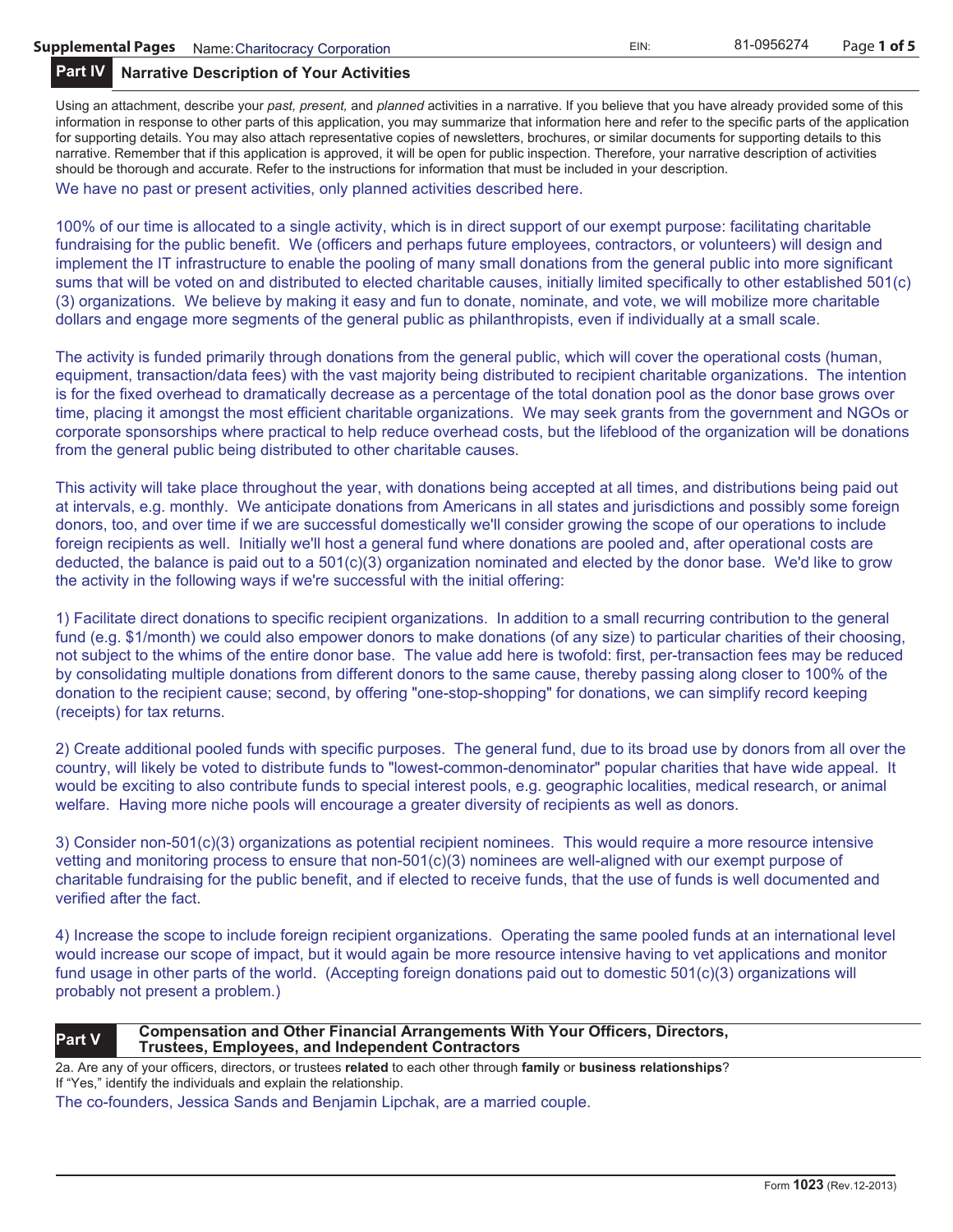# **Part V Compensation and Other Financial Arrangements With Your Officers, Directors,** <br> **Part V Trustees, Employees, and Independent Contractors Trustees, Employees, and Independent Contractors**

3a. For each of your officers, directors, trustees, highest compensated employees, and highest compensated independent contractors listed on lines 1a, 1b, or 1c, attach a list showing their name, qualifications, average hours worked, and duties.

Jessica Sands, master's degree in education from Emerson and president of two community nonprofits and board member of a third, avg. 20 hours/week, all administrative duties including record keeping, compliance, donor outreach, social media, also role of Secretary [note: compensation to be prorated until supported by revenue and full-time hours warranted]

Benjamin Lipchak, MBA from Babson, master's degree in computer science from WPI, avg. 30 hours/week, all software engineering, web site and mobile app design, also role of Treasurer [note: compensation to be prorated until supported by revenue and full-time hours warranted]

**Part V Compensation and Other Financial Arrangements With Your Officers, Directors, Trustees,** <br> **Part V Compensation and Independent Contractors Employees, and Independent Contractors**

5a. Have you adopted a **conflict of interest policy** consistent with the sample conflict of interest policy in Appendix A to the instructions? If "Yes," provide a copy of the policy and explain how the policy has been adopted, such as by resolution of your governing board. If "No," answer lines 5b and 5c.

See Bylaws attachment, Article X. This policy was adopted by resolution of the board of directors.

#### **Part VI Your Members and Other Individuals and Organizations That receive Benefits From You**

1a. In carrying out your exempt purposes, do you provide goods, services, or funds to individuals? If "Yes," describe each program that provides goods, services, or funds to individuals.

#### **Part VI Your Members and Other Individuals and Organizations That receive Benefits From You**

1b. In carrying out your exempt purposes, do you provide goods, services, or funds to organizations? If "Yes," describe each program that provides goods, services, or funds to organizations.

We are not yet operational, but our donors will, through our service, pool their donations and vote on how to distribute the funds to other organizations. Additionally, we intend to facilitate direct donations to other 501(c)(3) organizations, reducing per-transaction costs by consolidating donations from different donors to the same organization into a single payment transaction.

# **Part VIII Your Specific Activities**

4c. Do you or will you engage in fundraising activities for other organizations? If "Yes," describe these arrangements. Include a description of the organizations for which you raise funds and attach copies of all contracts or agreements.

We will only indirectly fundraise for other organizations. We will directly fundraise for our own organization, but then our donors will vote on how to distribute the funds to other charitable organizations.

# **Part VIII Your Specific Activities**

4d. List all states and local jurisdictions in which you conduct fundraising. For each state or local jurisdiction listed, specify whether you fundraise for your own organization, you fundraise for another organization, or another organization fundraises for you.

We will attract donors via our web site (and related apps and social media) and these donors will hail from any and hopefully all states and local jurisdictions. We will fundraise for our own organization, which in turn elects to fund other organizations. We will not fundraise for any other specific organizations, nor do we expect any other organization to fundraise for us.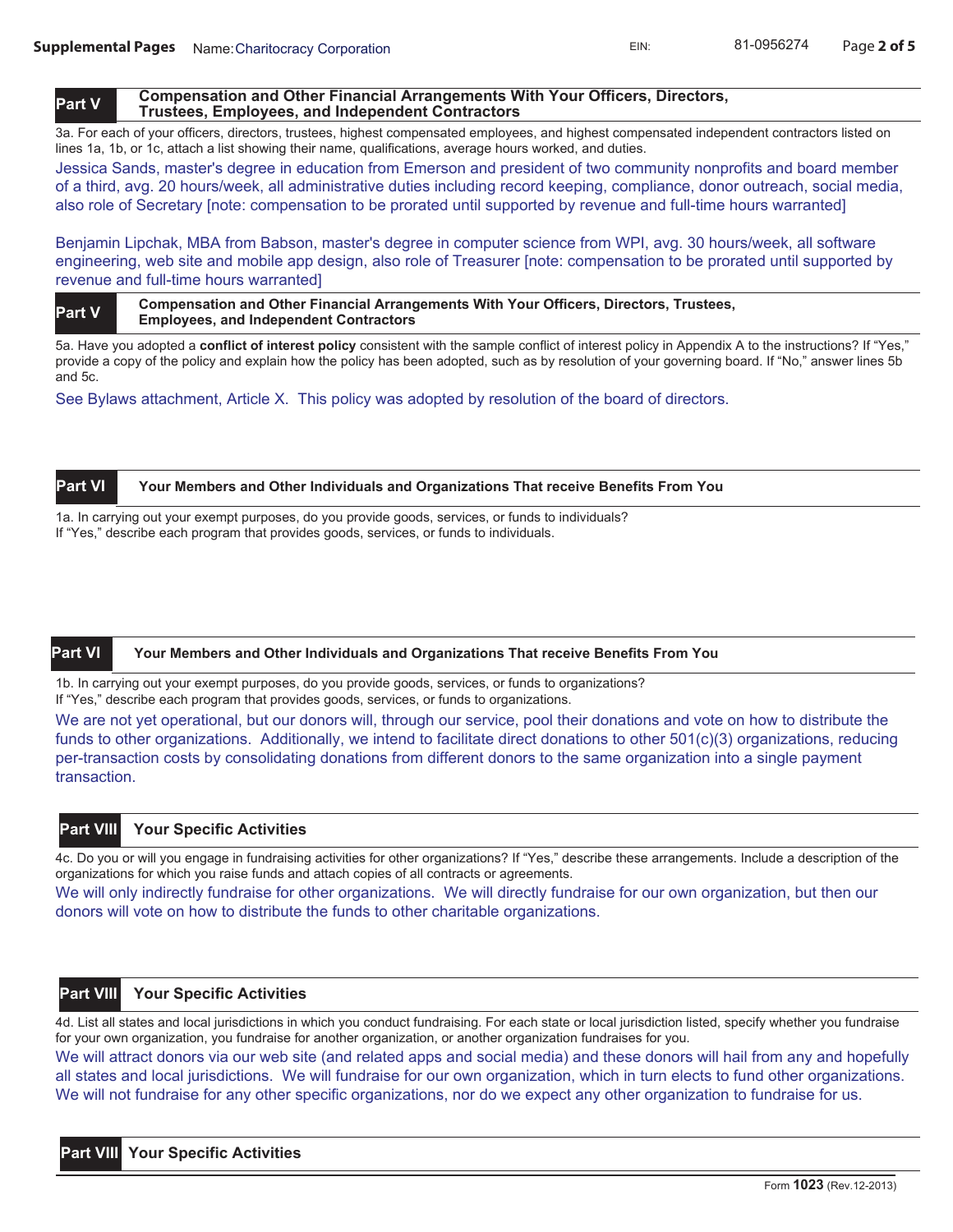#### **Supplemental Pages** Name:Charitocracy Corporation

EIN: 81-0956274 Page **3 of 5**

10. Do you or will you publish, own, or have rights in music, literature, tapes, artworks, choreography, scientific discoveries, or other **intellectual property**? If "Yes," explain. Describe who owns or will own any copyrights, patents, or trademarks, whether fees are or will be charged, how the fees are determined, and how any items are or will be produced, distributed, and marketed.

Charitocracy Corporation will own any patents, copyrights, trademarks, or other intellectual property that it creates or is donated to it. Presently we have a logo which we'll register as a trademark once we begin operating. We may also produce (video or other media) promotional materials about our activities, for which we may decide to charge fees as a fundraiser. We will determine the potential fees when such an opportunity presents itself.

# **Part VIII Your Specific Activities**

11. Do you or will you accept contributions of: real property; conservation easements; closely held securities; intellectual property such as patents, trademarks, and copyrights; works of music or art; licenses; royalties; automobiles, boats, planes, or other vehicles; or collectibles of any type? If "Yes," describe each type of contribution, any conditions imposed by the donor on the contribution, and any agreements with the donor regarding the contribution.

We will only solicit monetary donations as part of our normal operations, but if a donor reaches out with a valuable illiquid contribution that would assist in our exempt purpose, we would consider it on an individual basis if any conditions imposed by the donor were acceptable.

# **Part VIII Your Specific Activities**

## 12**b. Name the foreign countries and regions within the countries in which you operate.**

We do not operate in any foreign country presently, but once established domestically we will also accept donations from donors in foreign countries. Eventually we would consider expanding to include foreign charitable organizations as potential funding recipients, but the intensive resources required to monitor that funds are used only to advance our exempt purposes may preclude such expansion.

# **Part VIII Your Specific Activities**

#### 12**c. Describe your operations in each country and region in which you operate.**

We do not presently operate in any foreign countries. Should we expand to do so in the future, our operations would be the same as our domestic operations, but would perhaps distribute funds to foreign charitable organizations if sufficient vetting and monitoring procedures were put in place.

# **Part VIII Your Specific Activities**

12**d. Describe how you operate in each country and region further your exempt purposes**

We do not presently operate in any foreign countries. Should we expand to do so in the future, our foreign operations would match our domestic ones with the same exempt purposes of fundraising for the public benefit. Foreign expansion would simply increase our magnitude and scope of impact.

# **Part VIII Your Specific Activities**

13b. Describe how your grants, loans, or other distributions to organizations further your exempt purposes.

These distributions to other organizations are the primary function of our organization. Our exempt purpose is to fundraise for the public benefit. We will mobilize small donations from many donors, many of whom would not give as much (or at all) if we didn't make it so easy and engaging.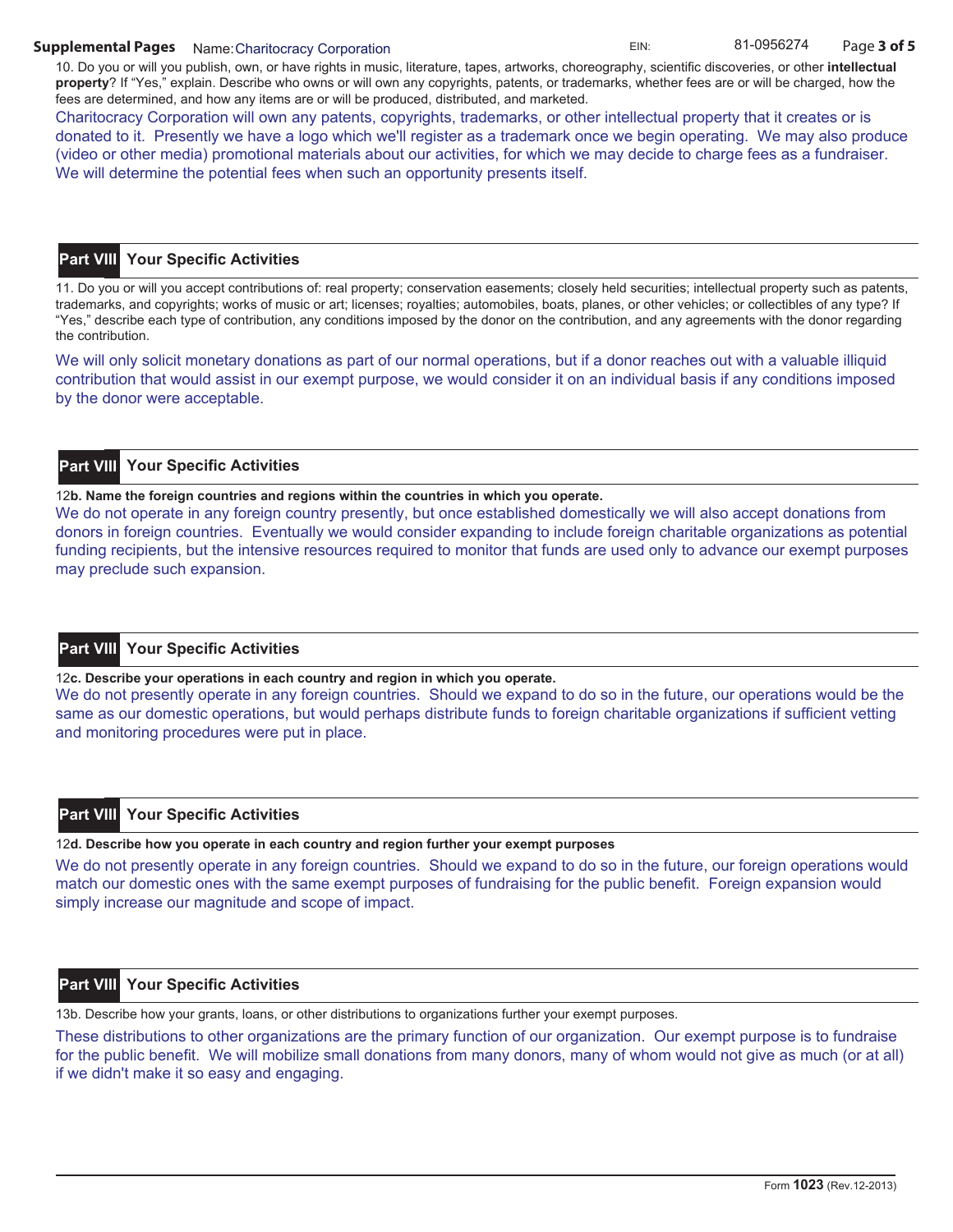# **Part VIII Your Specific Activities**

13d. Identify each recipient organization and any **relationship** between you and the recipient organization.

We have not begun operating yet. Recipient organizations will be elected collectively by our donors. There will be no relationship between us and our recipient organizations, other than that forged for the purposes of distributing funds and following up on outcomes.

#### **Part VIII Your Specific Activities**

13e. Describe the records you keep with respect to the grants, loans, or other distributions you make.

We will keep records of all our distributions, including the date, the recipient organization, the sum, and where practical, which donors contributed to the sum being distributed.

#### **Part VIII Your Specific Activities**

13f. Describe your selection process, including whether you do any of the following:

- (i) Do you require an application form? If "Yes," attach a copy of the form.
- (ii) Do you require a grant proposal? If "Yes," describe whether the grant proposal specifies your responsibilities and those of the grantee, obligates the grantee to use the grant funds only for the purposes for which the grant was made, provides for periodic written reports concerning the use of grant funds, requires a final written report and an accounting of how grant funds were used, and acknowledges your authority to withhold and/or recover grant funds in case such funds are, or appear to be, misused.

For established 501(c)(3) recipient organizations, we will not require an application form. Donors will be free to nominate 501(c)(3) organizations with the expectation that the organizations are operating in good faith according to their own exempt purposes.

Should we expand to consider other organizations, we will require an application and/or grant proposal that includes all of the provisions listed in 13f.(ii) to ensure that funds are properly used by the recipient.

## **Part VIII Your Specific Activities**

13g. Describe your procedures for oversight of distributions that assure you the resources are used to further your exempt purposes, including whether you require periodic and final reports on the use of resources.

For established 501(c)(3) recipient organizations, we will not provide additional oversight. Donors will collectively vote to elect recipient 501(c)(3) organizations with the expectation that the organizations are operating in good faith according to their own exempt purposes, and we'll encourage their due diligence when selecting worthy causes. Our exempt purpose is simply to facilitate this donation pooling and distribution.

Should we expand to consider other organizations, for which an application and/or grant proposal would be required before nomination, after election of such a recipient we would also require periodic and final reports on the use of funds as a means of oversight so ensure the advancement of our exempt purposes.

## **Part VIII Part VIII Your Specific Activities**

14b. Provide the name of each foreign organization, the country and regions within a country in which each foreign organization operates, and describe any relationship you have with each foreign organization.

We have not begun operating yet, so expansion beyond domestic 501(c)(3) recipient organizations is premature. Should we expand, foreign recipient organizations will be elected collectively by our donors the same as they are domestically. There will be no relationship between us and our recipient organizations, other than that forged for the purposes of distributing funds and monitoring their proper use.

# **Part VIII Your Specific Activities**

14d. Do your contributors know that you have ultimate authority to use contributions made to you at your discretion for purposes consistent with your exempt purposes? If "Yes," describe how you relay this information to contributors.

We will make our ultimate authority clear when donors make their contributions and/or when they cast their votes on which organizations to fund.